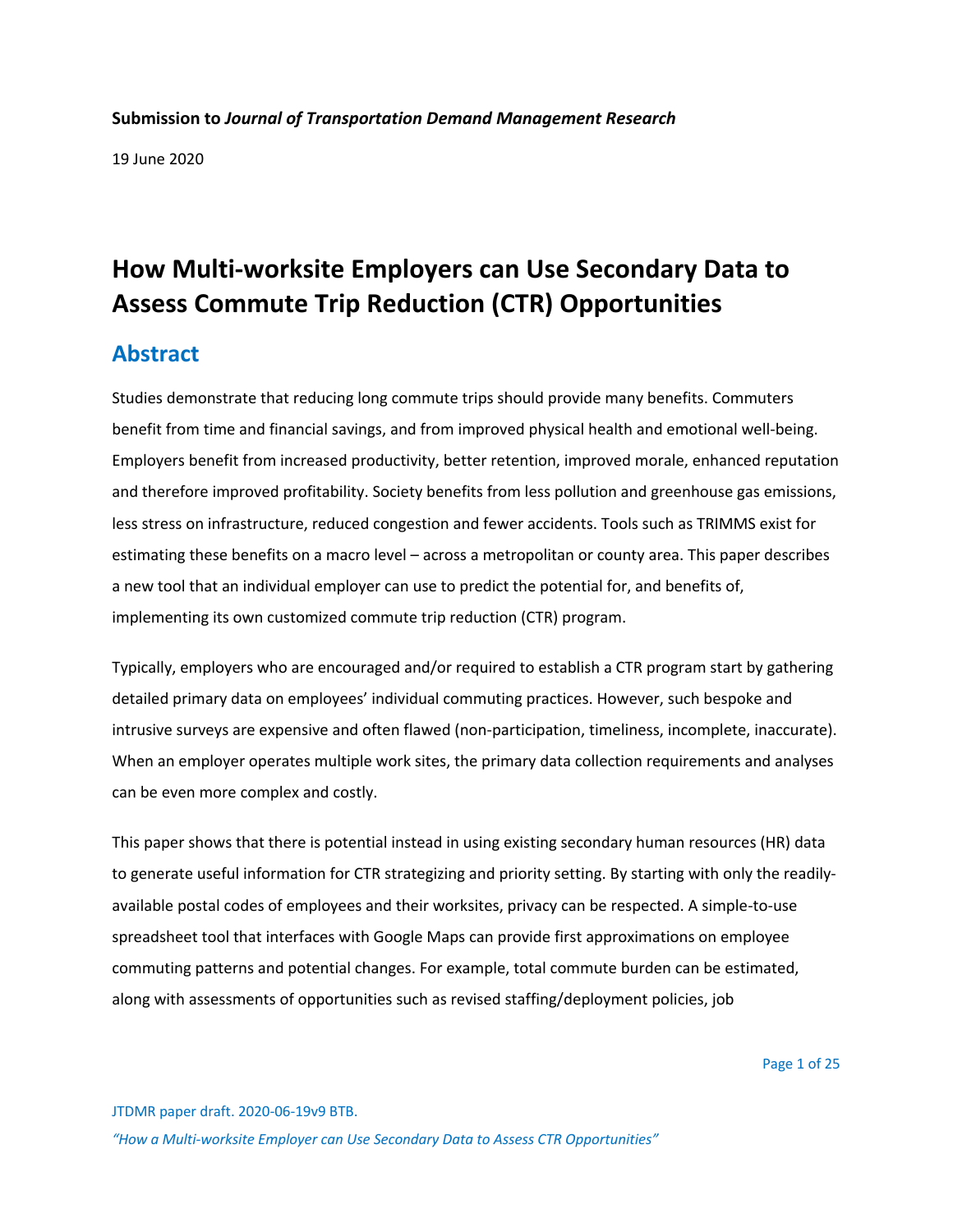swaps, worksite relocation/consolidation, carpooling, bicycle/walking accommodation and transit promotion.

The intent of this methodology is to reveal those opportunities quickly and simply, and thus overcome institutional inertia by identifying 'low-hanging fruit'. If, on the other hand, potential seems limited for any particular commute reduction tactic, resources can be focussed on more promising interventions. This methodology is designed for use by employers of any size, and to be supported by do-it-yourself toolkits for CTR program implementation. Data from one region of a Canadian bank were analyzed as a demonstration and proof-of-concept.

#### **Keywords**

Commute trip reduction, transportation improvement strategies, sustainability, congestion reduction, reducing greenhouse gases, reducing carbon emissions, work-life balance, worker health and safety, productivity, commute mapping methodologies, human resources strategies, employee retention

### **About the Authors**

**Bruce T. Batchelor** — (brucebatchelor.com) Since the mid-1980s, as CEO of Trelawny Consulting Group Ltd., Bruce has been advising government agencies, non-profits, corporations and hi-tech start-ups on marketing, health promotion, external and internal communications, training/curriculum development, fundraising, R&D, organizational change/optimization, governance and strategic planning. He has been a college instructor and guest lecturer at universities. Bruce is a bestselling author, editor and publisher. He has served as chief executive for non-profits and a multi-national media company, and as a director for non-profits, cooperatives and corporations in Canada, USA, UK and Republic of Ireland.

**John T. Batchelor** — As a private consultant since 2004, John Batchelor has been helping dozens of domestic and international public sector clients understand requirements and opportunities, and has been assisting them to implement practical responses and systems. John has over 30 years of experience with Canadian federal departments and central agencies in planning, management consulting, performance measurement and program evaluation policy. His training includes degrees in mathematics, public administration and business administration. John has been a university instructor and is an experienced public administration trainer. He can also apply specialized disciplines such as

Page 2 of 25

JTDMR paper draft. 2020-06-19v9 BTB. *"How a Multi-worksite Employer can Use Secondary Data to Assess CTR Opportunities"*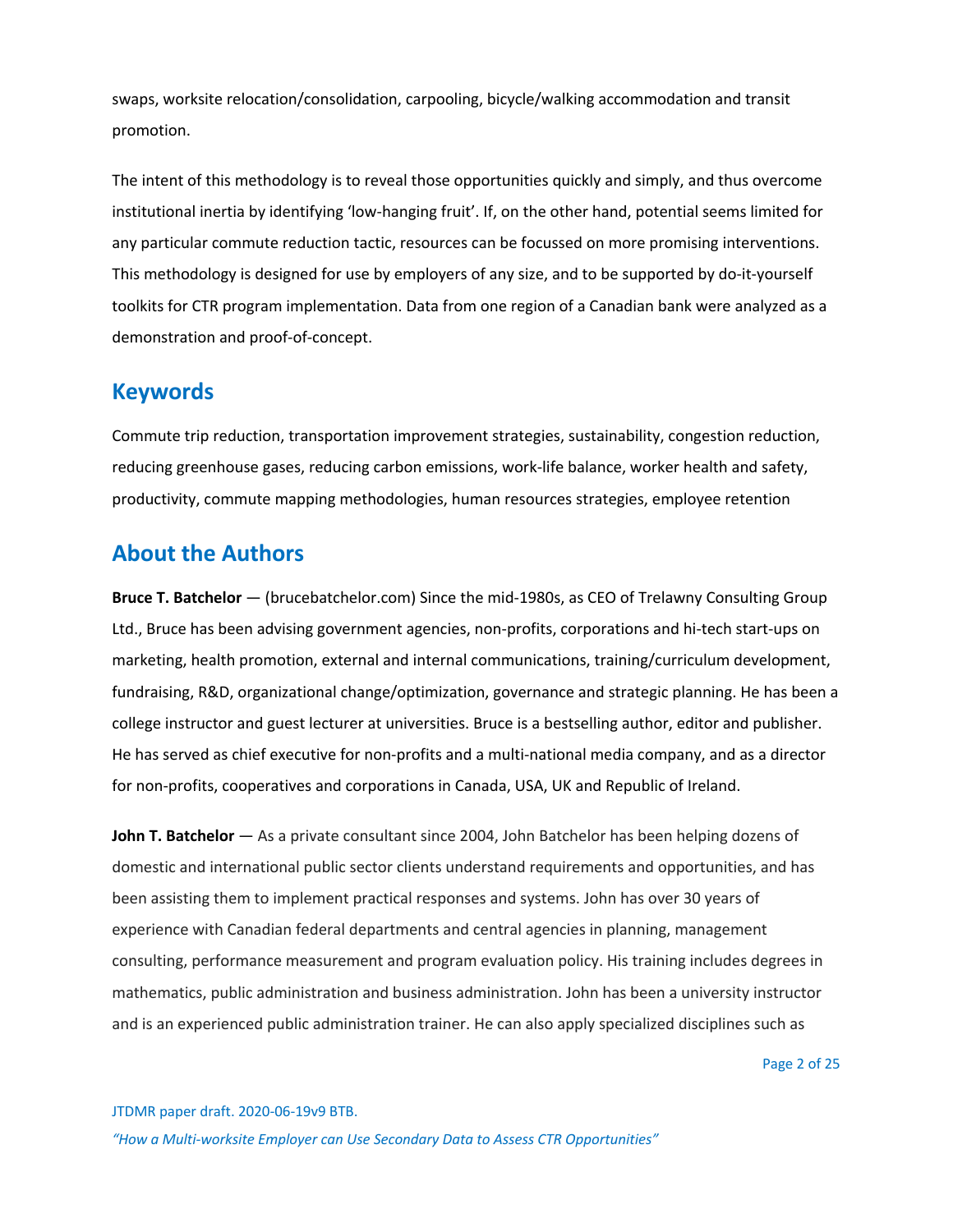operations research, game theory, database design and web-site administration to his clients' challenges.

**Todd Litman —** (https://www.vtpi.org/documents/resume.pdf) Todd Litman is founder and executive director of the Victoria Transport Policy Institute, an independent research organization dedicated to developing innovative solutions to transport problems. His work helps expand the range of impacts and options considered in transportation decision-making, improve evaluation methods, and make specialized technical concepts accessible to a larger audience. His research is used worldwide in transport planning and policy analysis.

### **Introduction**

The authors have been conducting research and developing practical tactics that could significantly reduce unnecessary and unwanted commute travel in British Columbia. The goal is commute trips that are shorter, cheaper, healthier, gentler on the environment and better for employees, employers, the economy and society. The team's research findings, designs and tools may improve the efficiency and efficacy of existing and proposed Transportation Demand Management (TDM) and Commute Trip Reduction (CTR) initiatives in other jurisdictions.

Employers typically control two important factors that determine an employee's commute options – worksite location and work schedule. This paper presents a methodology the team developed to allow a multi-worksite employer to use secondary data quickly to self-assess the potential in implementing various CTR tactics, including CloserCommutes (a tactic inspired by proximate commuting<sup>1</sup>). Example multi-worksite employers are financial institutions, school districts, municipalities, health authorities, retail and hospitality chains, etc.

JTDMR paper draft. 2020-06-19v9 BTB.

<sup>1</sup> See Mullins & Mullins 1995. The proximate commuting strategy was developed by Mullins & Associates, Inc. and offered as a service called ProximateCommute<sup>SM</sup>.

*<sup>&</sup>quot;How a Multi-worksite Employer can Use Secondary Data to Assess CTR Opportunities"*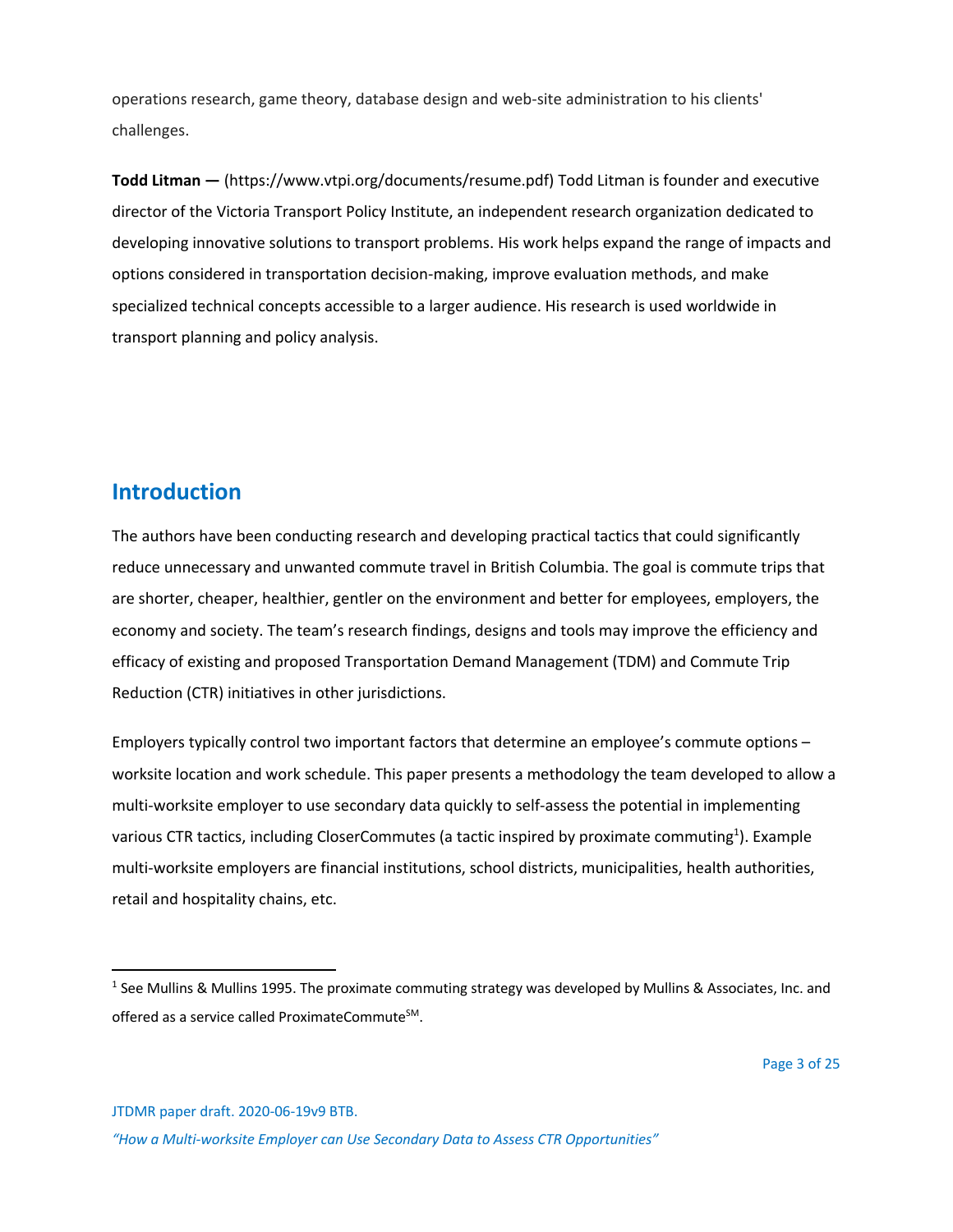A spreadsheet application linked to the Google Maps traffic database can analyze commutes using existing data obtained from the employer's payroll records, avoiding the expense and privacy complications of conducting a bespoke employee survey. The app estimates a baseline score (the annual total employee commuting burden of  $CO<sub>2</sub>$  emissions, also called the 'burden score'), identifies outliers with the longest commutes, and suggests the potential applicability and scale for peer job swapping and other tactics.

The burden score and analyses from the secondary data are first-order approximations that can be improved if/when the employer opts to gather and enter primary data. The intent of this methodology is to reveal potential, quickly and simply, and thus overcome institutional inertia by presenting some 'lowhanging fruit' that is clearly in the employer's interest.

This methodology is designed for use by individual employers and to be supported by do-it-yourself toolkits for each CTR tactic. The methodology was pilot tested with all 241 employees at the 16 branches in one region of a Canadian bank. Results are presented below. The development of the support program and tactic toolkits awaits development funding. A draft blueprint for a re-imagined provincial CTR initiative (Batchelor BT 2020) is available<sup>2</sup> along with a draft corporate close commute policy (Batchelor JT 2020) $3$  to illustrate one potential component of a DIY tactic toolkit.

## **Literature Search and Key Informant Survey**

To support an employer's business case for reducing long commuting, a literature search of peerreviewed research studies was conducted. Annotated bibliography entries were amassed in *The Effects of Long Commutes and What to Do About Them: An Annotated Bibliography* (Batchelor & Litman 2019).4

Research from many countries indicates that longer commutes are linked to increased worker stress, unhappiness, sedentary living (lack of exercise) and obesity, and pollution exposure, leading to reduced

Page 4 of 25

JTDMR paper draft. 2020-06-19v9 BTB.

<sup>&</sup>lt;sup>2</sup> May be downloaded at www.trelawnyconsulting.com/DraftBlueprintCTR.pdf

<sup>&</sup>lt;sup>3</sup> May be downloaded at www.trelawnyconsulting.com/DraftModelCloseCommutePolicy.pdf

<sup>&</sup>lt;sup>4</sup> May be downloaded at www.trelawnyconsulting.com/closecommute/Effects\_of\_Long\_Commutes.pdf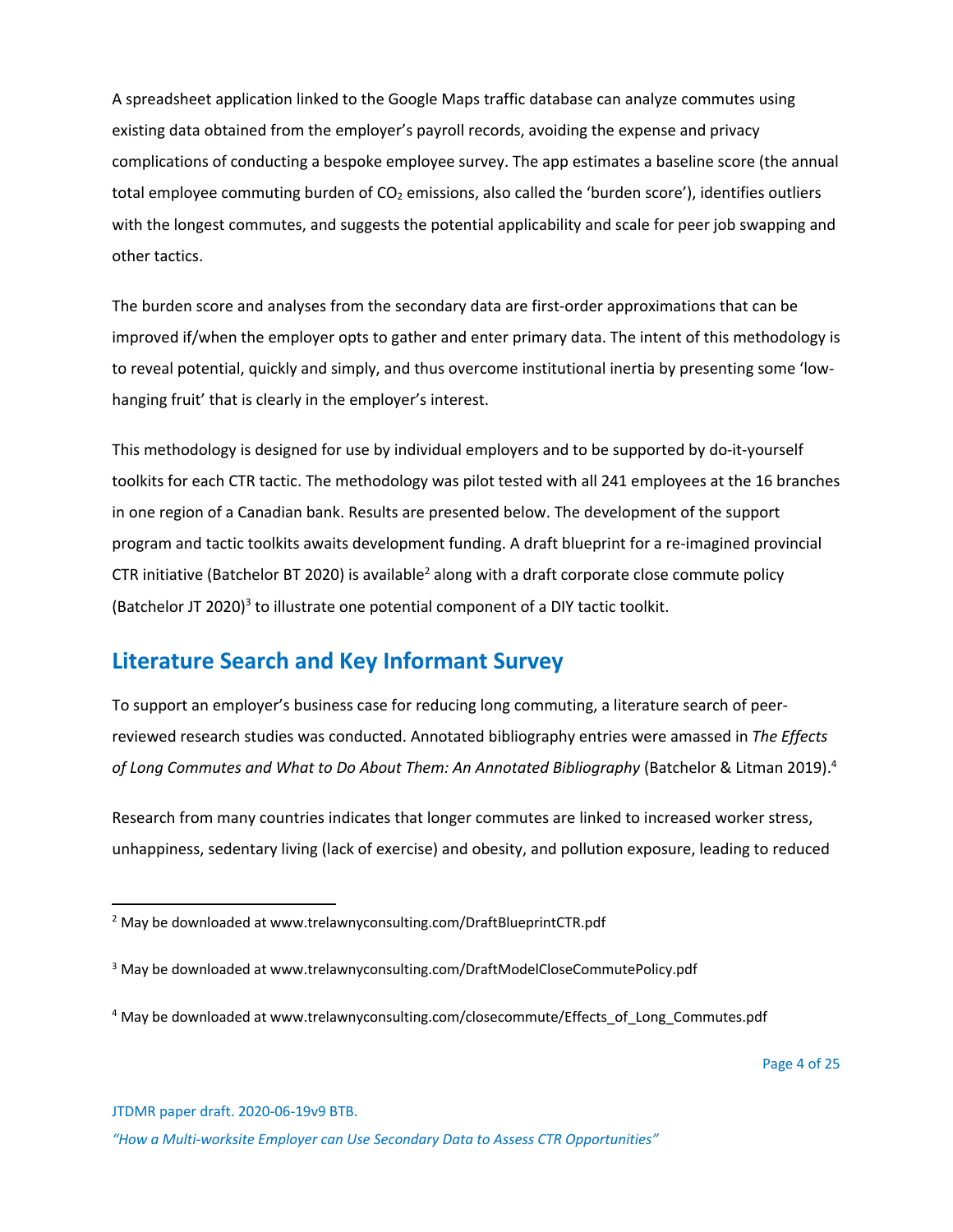productivity and job dissatisfaction, illness and absenteeism, and domestic conflicts among other impacts. Specifically, studies have identified correlations between long commutes and the following outcomes:

#### **Physical health**

- obesity or adiposity [severe or morbidly overweight] (Jacobson et al. 2011) (Jilcott et al. 2010) (Lopez-Zetina et al. 2006) (Hoehner et al. 2012) (Sacker et al. 2014) (Sugiyama et al. 2016)
- higher daily exposure to particulate matter and black carbon (Karanasiou et al. 2014) (Shekarrizfard et al. 2016)
- more visits to general practitioner (Künn-Nelen 2016)
- lower cardiorespiratory fitness (Hoehner et al. 2012) and higher cardio-metabolic risk (Hoehner et al. 2012) (Sugiyama et al. 2016)
- higher blood pressure (Novaco et al. 1979)
- chronic fatigue (Kageyama et al. 1998)
- diabetes mellitus (Tsuji et al. 2015)
- self-reported poor health, serious backache, headaches, sleep disorders and fatigue (Hämmig et al. 2009)

#### **Mental health**

- anxiety and depression, lack of energy and optimism (Hämmig et al. 2009)
- chronic stress, being in a sympathodominant state (Kageyama et al. 1998)
- increased stress and anxiety (Pohanka et al. 2004)
- lower sense of well-being (Stutzer et al. 2008)

#### **Activities**

- reduction in sleeping, physical activity and food preparation which over time may contribute to obesity and other poor health outcomes (Christian 2012)
- less physical exercise (Künn-Nelen 2016) (Hoehner et al. 2012) (Nomoto et al. 2015)
- fewer sleeping hours (Nomoto et al. 2015)

Page 5 of 25

JTDMR paper draft. 2020-06-19v9 BTB.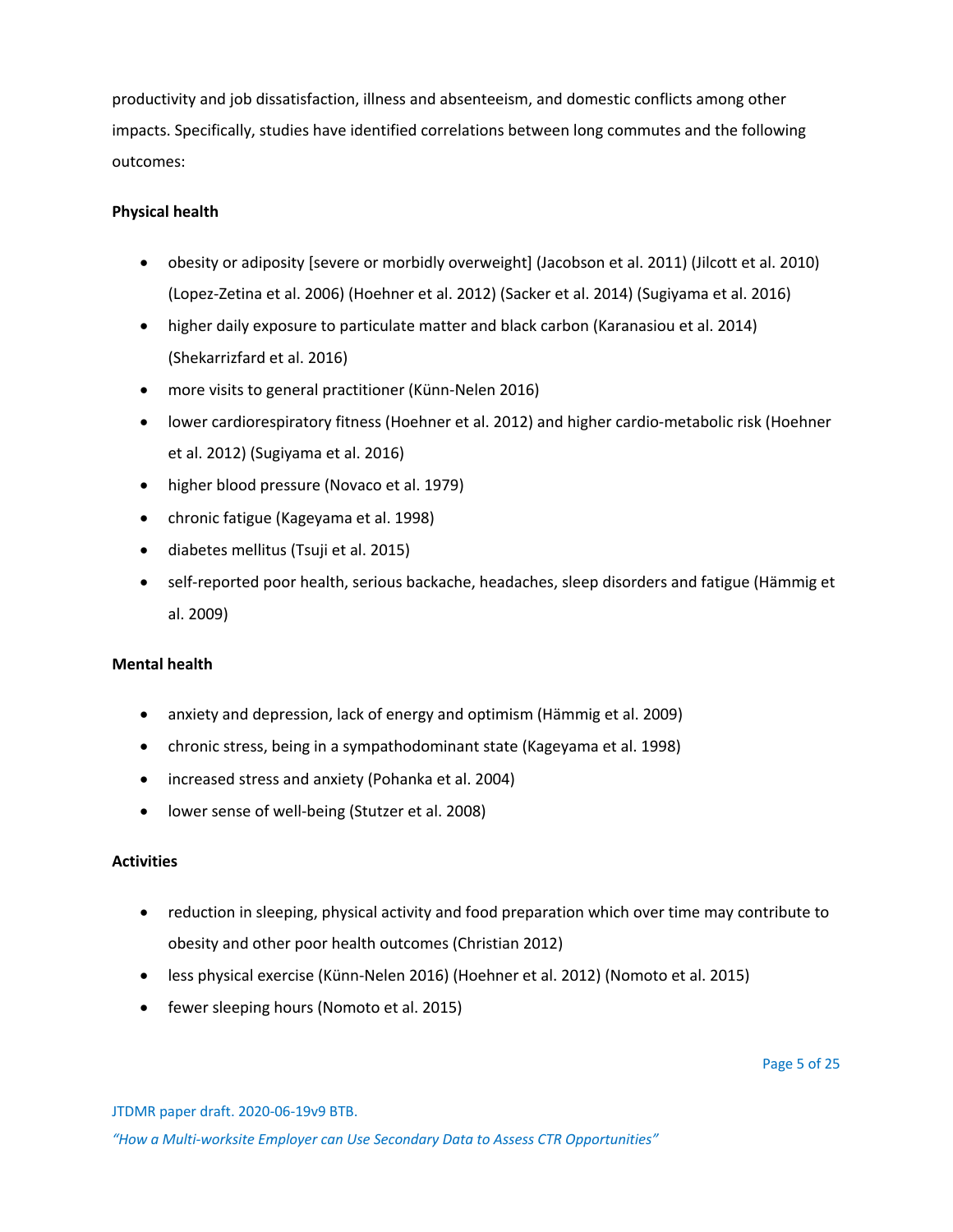#### **Work Performance**

- increased sickness absence (Ala-Mursula et al. 2006) (Künn-Nelen 2016)
- longer average paid time loss days due to work-related injury (Fan et al. 2013)
- fewer working hours (Nomoto et al. 2015)
- more accidents (Pohanka et al. 2004)
- lower job satisfaction and decreased intention to stay with same employer (Steinmetz et al. 2014)

#### **Social life**

- less access to social capital (Besser et al. 2008); less time with friends (Sandow 2011); and social isolation (Pohanka et al. 2004)
- higher time- and strain-based work-life conflict [WLC] (Hämmig et al. 2009)
- strain on relationships and likelihood of divorce (Sandow 2011)
- low social participation and low general trust (Mattisson et al, 2015)

In *Part 2* of the annotated bibliography, various approaches are documented for quantifying the benefits that accrue to various stakeholders from reducing commute distance and duration. *Part 2a* introduces methodologies for commuting vehicle costs, mostly focused on the commuter personally "internal" costs'). In *Part 2b*, calculators are presented for the 'external costs', including transportation system infrastructure, greenhouse gases, reduced commercial productivity due to transport congestion, regional economic impact, etc.

Studies on ROI for the employer typically emphasize savings from reduced parking space requirements (e.g. , Jaffe 2015). A UK study (VitalityHealth 2017) has suggested that orchestrating a shorter commute for an employee could gain the employer seven extra days of productivity.

Tools exist for central planners to calculate benefits from TDM programs on a macro scale, such as Mobility Lab's TRIMMS 4.0 and TDM ROI Calculator (Mobility 2020). We did not find any tools for the individual employer to assess potential and benefits, beyond static density maps (Liberty 1942).

JTDMR paper draft. 2020-06-19v9 BTB.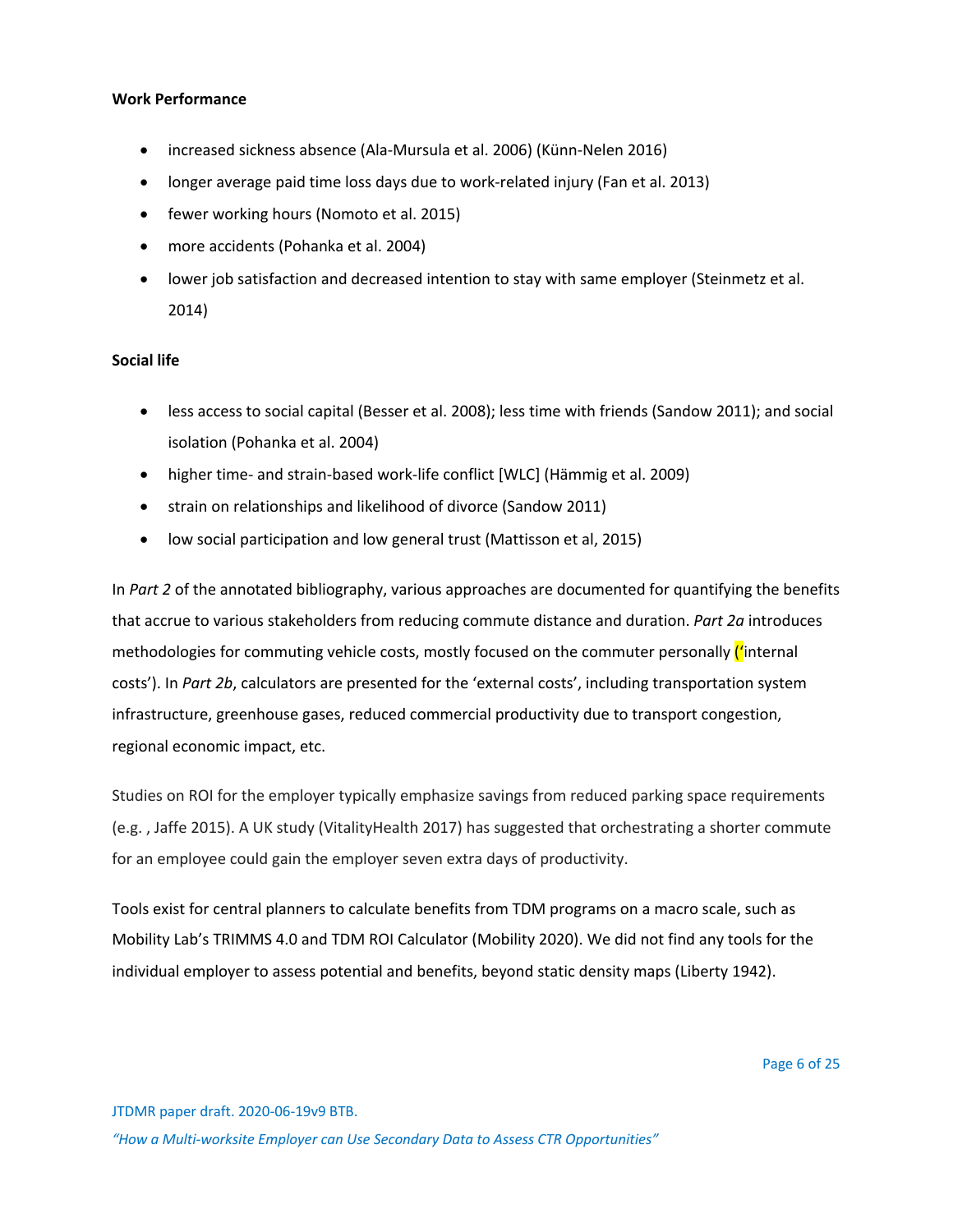Unstructured interviews were conducted with over 100 key informants.<sup>5</sup> Specifically, interviews with dozens of c-suite executives and human resources directors at financial institutions, school districts, municipalities and other large multi-worksite employers in British Columbia revealed a widely-held perspective that employees' commutes were not the employer's responsibility or concern. From a marketing perspective, that creates a significant challenge—getting key people to act on a need or want that they do not acknowledge exists.

We found that although an employer's annual total employee CO2e commuting burden can be quite significant, typically it is not accounted for in an employer's environmental sustainability self-reporting. For example, Canada's 'big five' banks do not include employee commuting GHG emissions in their annual audit of corporate environmental footprint.<sup>6</sup> Vancity Credit Union, an exception in the financial industry which does include employee commuting emissions in its annual environmental audit, reported for 2019 that its employees' commuting releases more emissions (55.5%) than all other sources combined  $(44.5\%)$ .<sup>7</sup>

Most interviewees had minimal awareness about what CTR tactics exist or how an organization might get started. Further, they cautioned that if/when key people within a large organization were convinced to try changing existing policies and procedures, they would face the considerable challenge of overcoming organizational/institutional barriers and cultural inertia. For example, a national bank's regional vice-president may not have the authority to alter human resources procedures established by head office in Toronto or Montreal.

These key informant interview responses underscored the importance of the appropriate authorities making it *mandatory* for all medium and large employers to initiate a CTR program – *to provide responsibility and authority to key individuals in all organizations*. The responses also underscored the

JTDMR paper draft. 2020-06-19v9 BTB.

<sup>5</sup> A list of most key informants can be found at http://closecommute.com/who-we-are

<sup>6</sup> For example, see Appendix II, page 67 of *Royal Bank of Canada Environmental, Social and Governance (ESG) Performance Report 2019*, available at: www.rbc.com/community-social-impact/\_assets-custom/pdf/2019-ESG-Report.PDF

also see page 18 in Scotiabank's *2019 Environmental, Social and Governance (ESG) Report*, available at: www.scotiabank.com/content/dam/scotiabank/canada/en/documents/about/Scotiabank\_2019\_ESG\_Report.pdf <sup>7</sup> See page 16 of *Vancity 2019 Annual Report Accountability Statements*, available at:

www.vancity.com/SharedContent/documents/AnnualReportArchives/2019\_Accountability\_Statements.pdf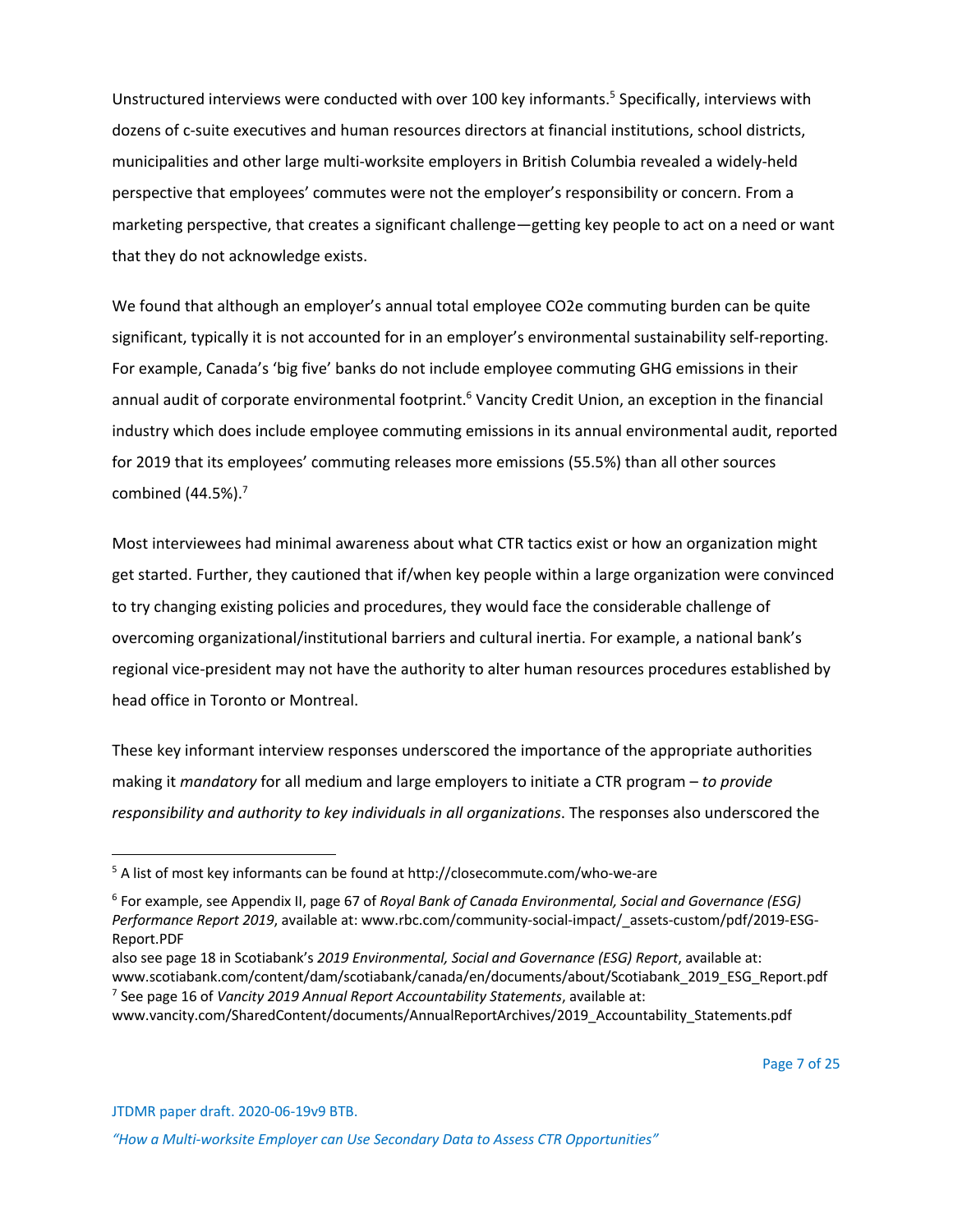need for an introductory analysis tool that would be simple for an employer to use, would not require a bespoke survey and would identify the quickest, high-ROI actions (aka 'the low-hanging fruit') to get every employer jump-started.

# **CloserCommutes – inspired by ProximateCommuteSM**

Early in our research, a 1990s CTR tactic – *proximate commuting* (Mullins & Mullins 1995) – in particular caught our interest. In part because it seemed so 'common sense' and powerful from a management consulting and HR perspective. Indeed *TIME Magazine (TIME 2007)* cited proximate commuting as one of "the planet's best ideas to address global warming." Yet curiously our investigations and interviews did not find this tactic being promoted by any transportation management association/agency.

In the mid-1990s, with funding and oversight by the Washington State Department of Transportation and the University of Washington, Mullins & Associates, Inc. conducted the first demonstration project of their employer-based transportation and work/family benefits program called ProximateCommute<sup>SM</sup>.

The demonstration project with Key Bank in the Seattle area involved 500-plus employees working at 31 branches. Gene Mullins postulated that, over time, multi-worksite employers (in this case, Key Bank) could significantly reduce employee commute distances by:

- 1. Improving efforts to match employees with positions close to their homes **at the time of hire.**
- 2. Establishing a proximate commuting "**waiting list**" to enable eligible employees to remain "in line" for future openings at alternate, shorter-commute branches. (This meant that transfer requests could be submitted *before* an opening existed.)
- 3. Matching two or more long distance commuters who could **"trade" comparable jobs**. 8

Mullins & Associates provided Key Bank's HR managers with home/worksite proximity distances and branch commute maps, using Cartesian coordinates and employee home zip codes – essentially 'as the crow flies' measurements.

JTDMR paper draft. 2020-06-19v9 BTB.

 $8$  pp. 20-21, Mullins & Mullins 1995.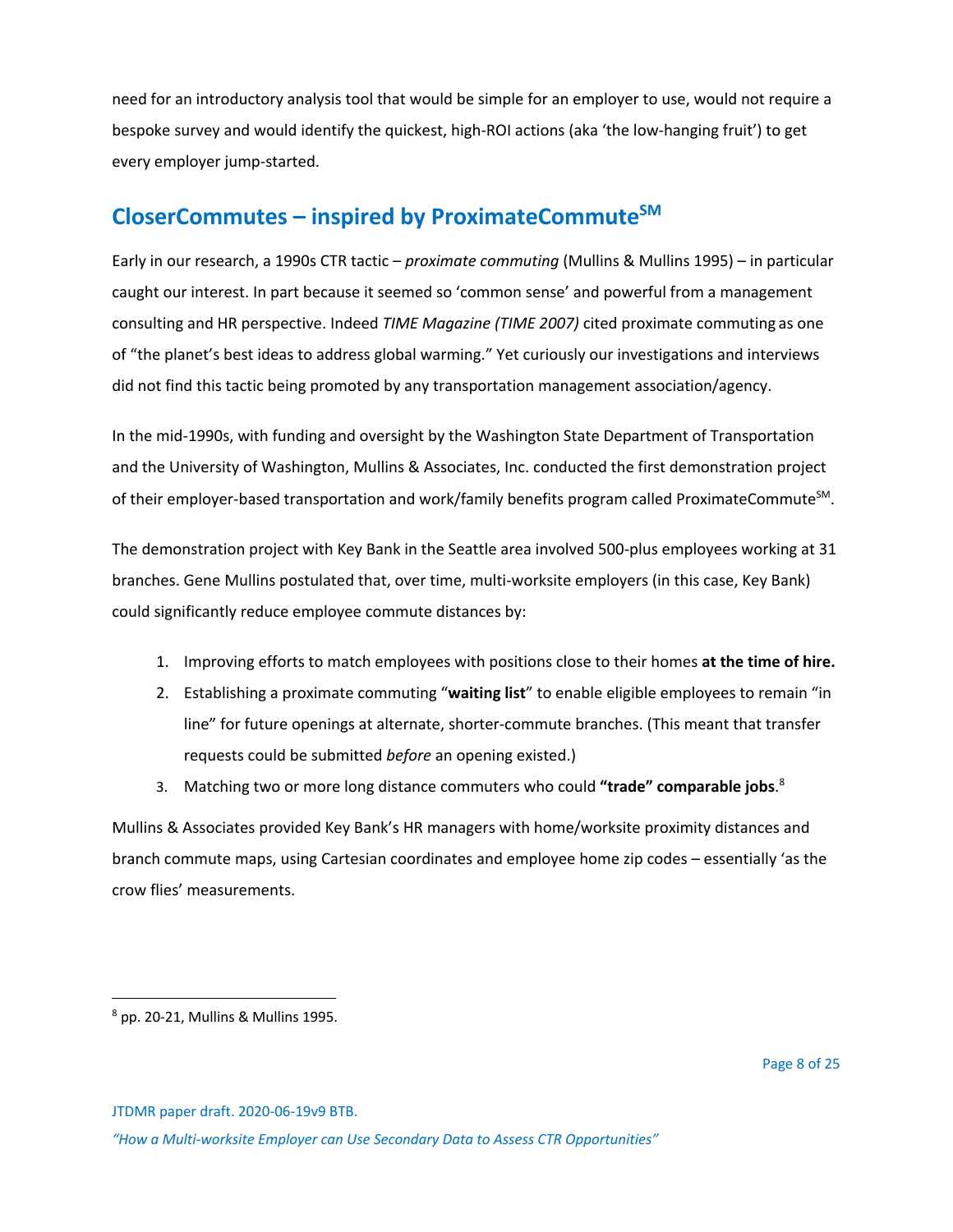By proactively matching new- and existing- employees to closer-to-home branches, Key Bank very significantly reduced commute miles and auto emissions for participating employees. Remarkably, some branches realized employee commute mile reductions of up to 65%, and the longest individual commute distances per branch decreased 33%. After 15 months, total commute miles traveled for all employees at test-site branches, including non-participants, decreased 17%. In contrast, control branches experienced increased commute miles over the same time period.

Encouraged by the strong results of the 1990s ProximateCommute<sup>SM</sup> demonstration, our consulting team developed a modified tactic, dubbed CloserCommutes. To encourage use of this tactic, we needed a new methodology to provide employers with a simple way to determine accurate home-worksite commute proximities (distances *and* durations) for multiple people/worksite scenarios. The initial calculations would require existing HR data only, but analyses could be enhanced if the mode (car, bus, bike, foot) and other data were also known. We also wanted the methodology to support a wide range of other commute trip reduction tactics.

# **Methodology Development**

Employers' needs and potential organizational impediments meant a methodology would have to:

- Be simple to initiate by an HR supervisor with some database and spreadsheet proficiency and without relying on consultants
- Provide reasonable precision in the projections of commute durations and distances
- Generate results in real time 24/7 at essentially no cost
- Require only existing data and maintain confidentiality
- Not require interaction with employees or their associations and unions for a first 'scoping' iteration
- Yield immediately useful results including:
	- o calculating a *single central baseline measurement* for the organization (we would call this the 'burden score' or simply the 'burden')
	- o identifying and quantifying potential for quick wins or 'low-hanging fruit'
	- $\circ$  identify and quantify potential (and/or lack thereof) for other tactics that could involve longer timelines and more financial resources.

JTDMR paper draft. 2020-06-19v9 BTB.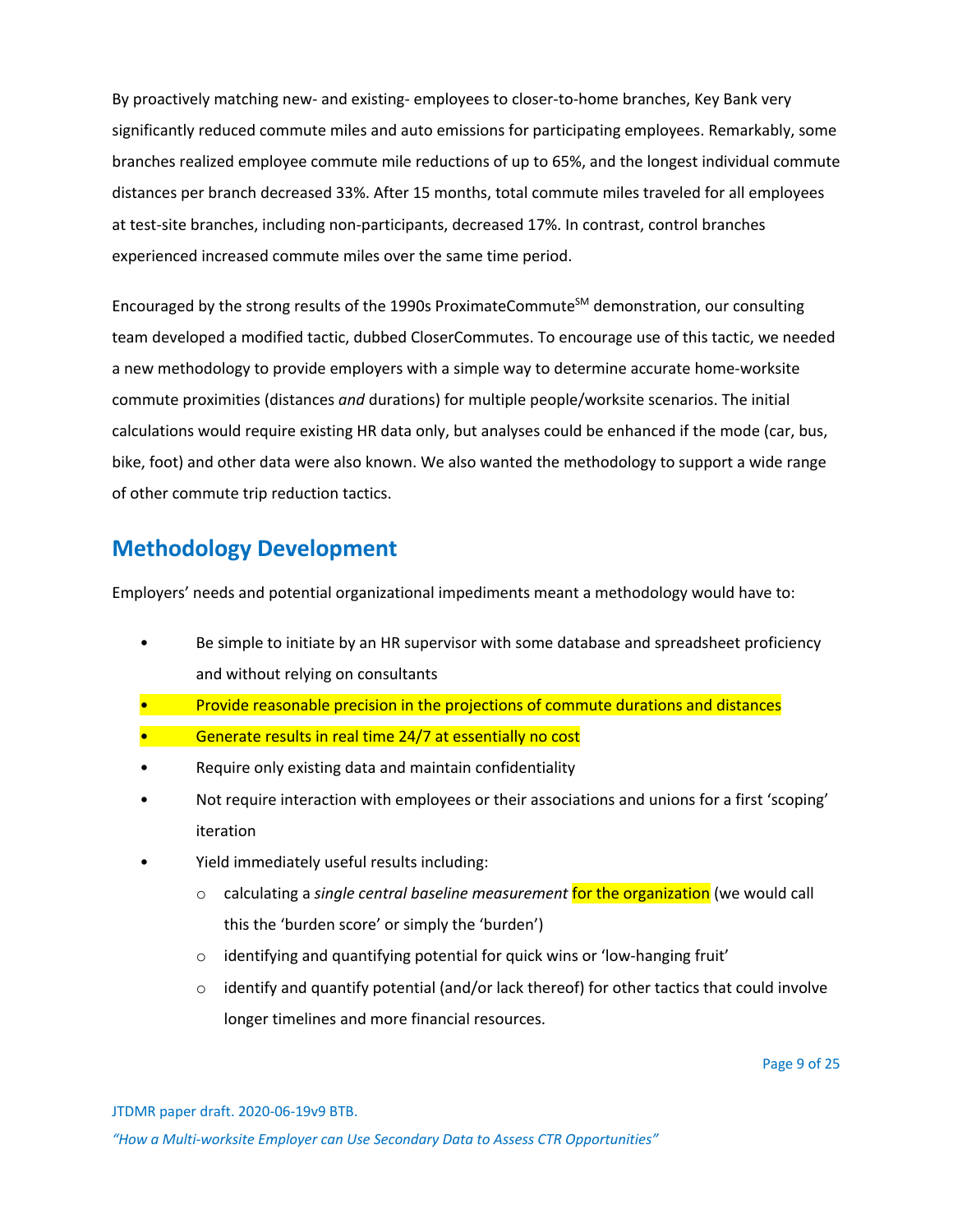The single central measurement (the burden score) would:

- have scientific validity/objectivity
- be comparable to sector norms
- demonstrate a baseline position and progress at reducing this measurement.

In the trade-off between obtaining high accuracy and ease of use, the team felt that ease of use was more important in order to make it super simple for an employer to get started. As noted above, the methodology should allow for increased accuracy if/when needed, for example when data become available on individual employees' mode of travel.

#### **The Design**

The team identified two key assets:

- 1. The employer's existing human resources/ payroll database
- 2. Access to traffic databases, such as Google Maps<sup>9</sup>.

An employer's human resources or payroll system will have, for each employee, the presumed starting point (home postal code<sup>10</sup> is sufficient), arrival point (postal code of the employee's usual worksite) and job classification, and may also have typical daily work starting and quitting times.

Accurate data for commuting duration and distance can be dynamically accessed using APIs (application programming interface calls) to Google Maps's traffic database, simply by providing a starting point, destination point, mode and expected start or arrival time. The Google Maps dataset would arguably be even more accurate than commuters' self-reported durations and distances if they were answering a survey. Given a time and day, Google Maps will also recommend the quickest route (not necessarily the shortest).

<sup>&</sup>lt;sup>9</sup> We used Google Maps for our development, but expect data could be accessed in similar fashion from INRIX, TomTom, Here, and possibly other providers.

<sup>&</sup>lt;sup>10</sup> The USA equivalent to Canada's postal code would be the ZIP+4 code.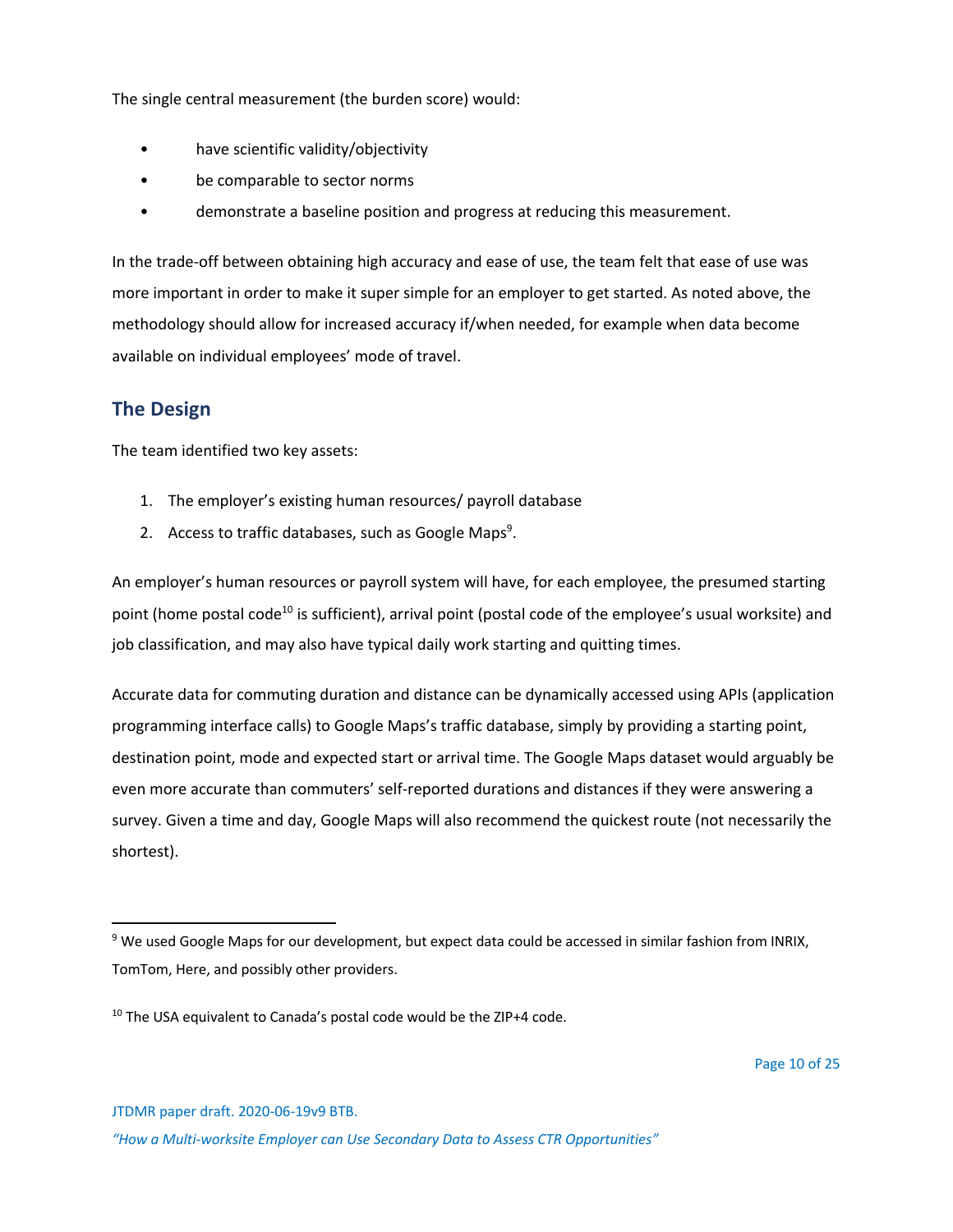Creating a cloud-based app was not an option: that would require the employer to entrust confidential employee data to an outside party, especially if more specific parameters such as mode, class of employment and willingness to swap were added. Creating an unfamiliar, special-purpose program that the employer would have to install and learn to use was also rejected as creating a barrier.

The team created instead an app that is a Microsoft Excel spreadsheet template using macros to access the Google Maps traffic database in real time to ascertain each employee's current single occupancy vehicle commute duration and distance. The spreadsheet app then uses the results from Google Maps to estimate the maximum annual total employee commuting burden. The burden is essentially a measure of how much carbon dioxide is emitted annually. The app also estimates the total cost to employees of SOV commuting. (Burden and total cost are re-calculated and will be more accurate if mode of travel data are entered later.)

The app also can be used to provide projections for multiple 'what-if' scenarios, such as duration and distance if employees worked at other worksites and/or with a different work schedule, and/or used a different travel mode.

The employer may wish to analyze its employees' commutes in job function cohorts, especially if worksite swapping potential (the third of the three components of the ProximateCommute<sup>SM</sup>/ CloserCommutes tactic) is to be assessed. For example, customer service positions might be considered fungible at a financial institution. Primary grades teachers might appreciate the opportunity to shorten their daily commutes by switching to work at a closer school and so on. The app will generate duration and distance estimates for all other possible commutes if employees were to be allowed/encouraged to swap locations with peers.

#### **The Pilot Test**

During the summer of 2016*,* the team worked with a Canadian national bank on data for the home and work postal codes plus the job classification of all of the employees working in one urban region for the purposes of studying their commutes, including the environmental burden and the potential for improvement with various CTR tactics.

JTDMR paper draft. 2020-06-19v9 BTB.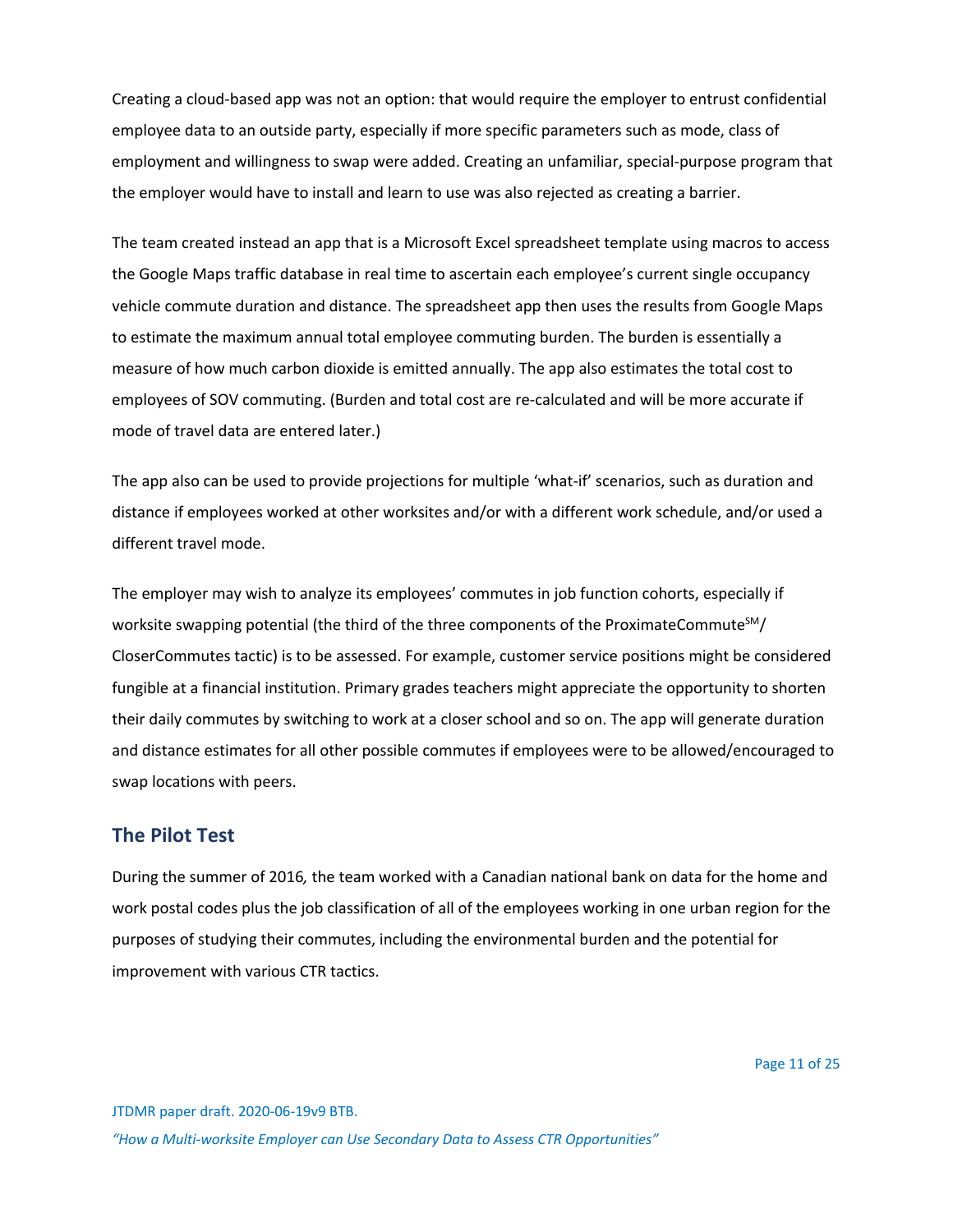Starting with just the postal codes of 16 bank branches and 241 employees in this region, and a default of everyone using a single-occupancy-vehicle, a surprising amount of analysis can be generated. The total one-way commuting is 2,724 km. The range of current estimated SOV commutes begins with 10 employees who live less than 1 kilometre from their jobsites all the way to two who travel more than 50 km daily in each direction. The average estimated SOV commute is a bit more than 11 km and the median is about 7.5 km. There are five branches where the average commute is more than twice that median. Those five account for about 45% of the total travel. Another analysis shows that five of the 16 branches account for 51% of the total commute – largely because those branches have the most employees.

Identifying outliers in this way can allow the employer to concentrate on branches or even individuals where the largest potential is evident. This could avoid region-wide measures with spotty applicability.



**Figure 1. Distribution of Bank Employees' Commuting Distances**

JTDMR paper draft. 2020-06-19v9 BTB.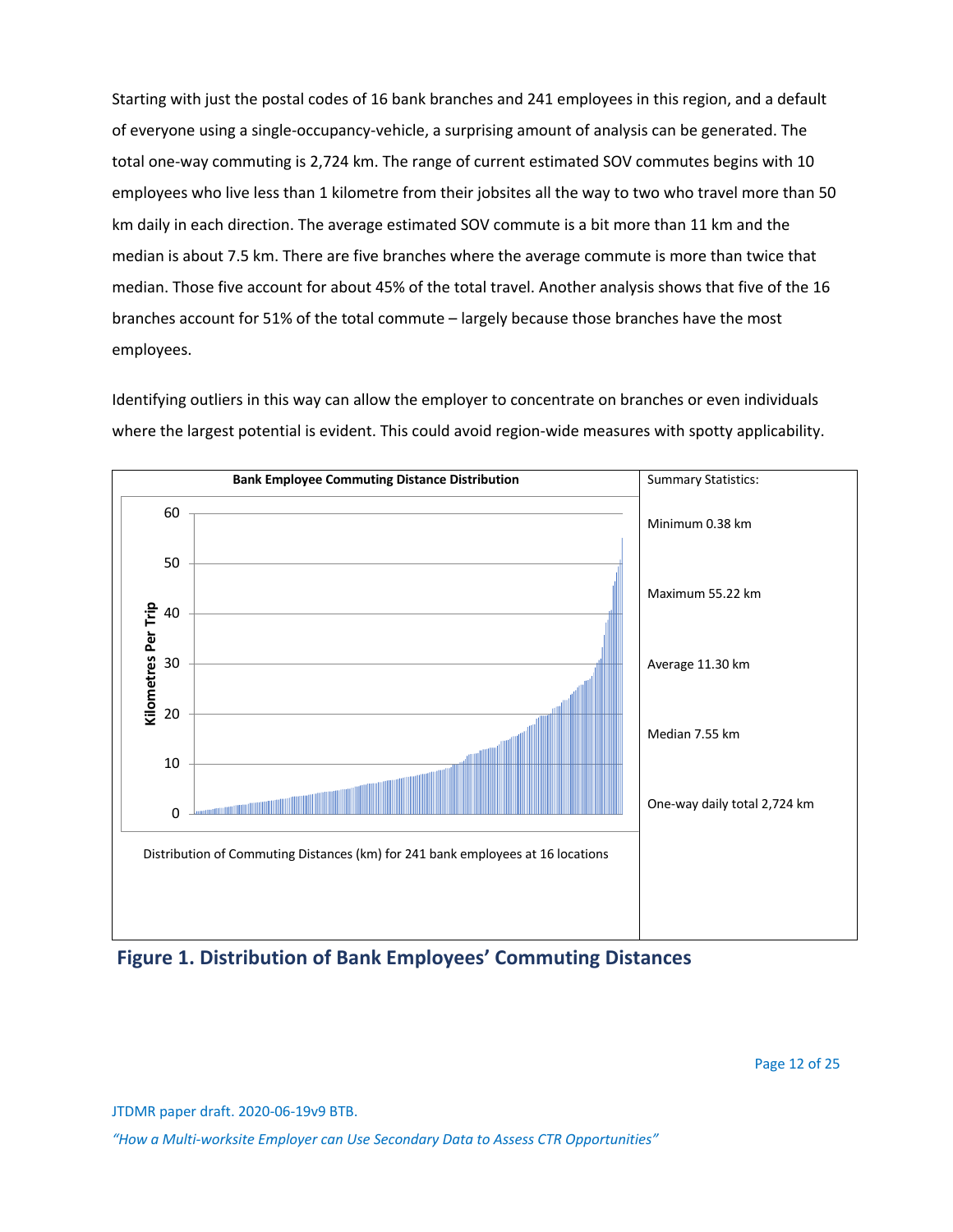If each employee commutes 484 times per year, the total distance to be travelled is about 1.3 million km. If we assume that all commutes are in single-occupancy gasoline vehicles, at a conservative 33 cents (Canadian) per km, commuting would be costing employees more than \$400,000 annually or almost \$1,800 each on average. The total distance corresponds to a burden of about 180 Tonnes of  $CO<sub>2</sub>$  per year. This burden score measure is a baseline that few employers would know. This estimate is likely high because some employees will already use greener modes. However, that likely applies to the shortest commutes, so the over-estimate is minimized.

In this region, only 60 people are working at the closest branch to their residence. That expands to 93 if the difference between current and closest is less than 2 km. It is obviously impossible to reassign all employees to their closest branches, but that scenario sets an upper bound on improvements. This theoretical minimum daily total one-way commute burden is 895 km – about two thirds less than the status quo baseline 2,724 km.

Knowing the baseline commute burden also helps estimate the effect of strategies such as work from home. For example, if half of the staff worked from home two days a week, commuting could be reduced by 20% or almost 40 T of  $CO<sub>2</sub>$  per year, assuming they had typical journeys.

The commuting statistics can also generate insights into the potential for measures that promote walking or biking to work, such as lockers, showers and secure storage racks. In this dataset, only 40 people are within a half-hour walk. Many of these already may be using 'greener' modes than singleoccupancy gasoline vehicles. But even if they were all driving, they would represent only 2.5% of the total CO2e burden. Even more are within a half-hour bike ride – 125. If they are all driving, then they would have accounted for just 18% of the CO2e estimate. But, since some of these may already be cycling, walking, bussing or carpooling, the potential for saving is certainly less. Only some of the other employees would be interested in biking and maybe only in decent weather. That portion is only a guess at this point, but it sets an upper bound on the payoff of even the most ambitious bicycle promotion program. The employer now can decide if it would be worth asking employees for personal details on their commuting modes to refine these crude estimates.

By modifying the API calls to Google Maps to specify public transit, the employer can also see how many of the staff have a reasonable alternative to their cars. Many may already be using transit, but this

Page 13 of 25

JTDMR paper draft. 2020-06-19v9 BTB.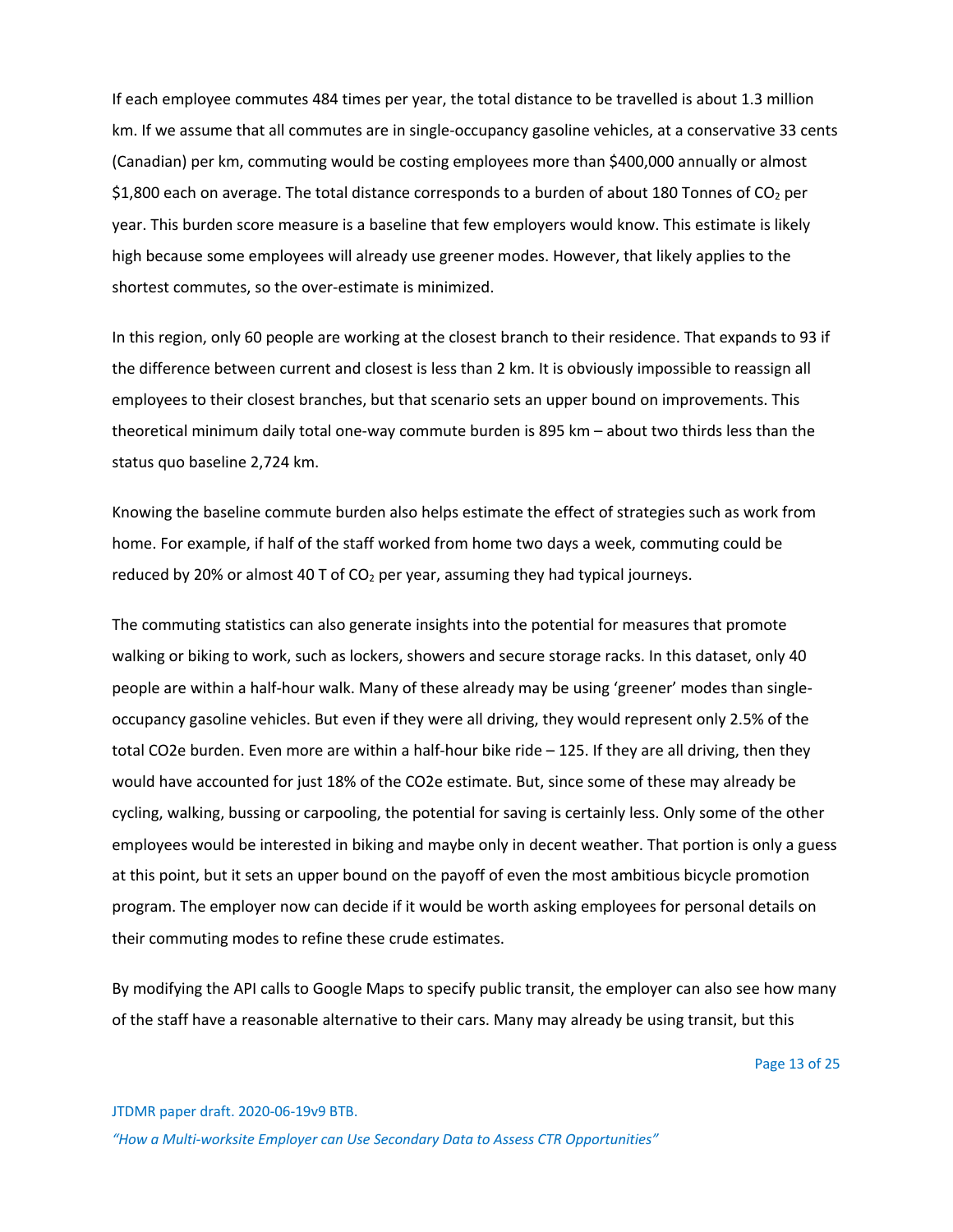calculation gives an upper bound to the applicability of bus pass subsidies, for example. The complement to this group is the cohort of employees who do not have good access to public transit. They might be candidates instead for subsidized charging stations for electric vehicles, for example. In this region, public transit could be attractive to 101 staff (up to 30-minute duration). They represent 13% of the bank's estimated employee commute burden. There are 10 employees for whom transit is not even possible and for whom other options might be needed, such as carpooling, work-from-home, job transfer to a closer branch or green vehicle support. The remaining 130 commuters would face bus rides over 30 minutes up to 2 hours one-way.



**Numbers who can use greener modes, and potential impact on CO2e**

**Figure 2. Numbers who can use greener modes, and potential impact on CO2e**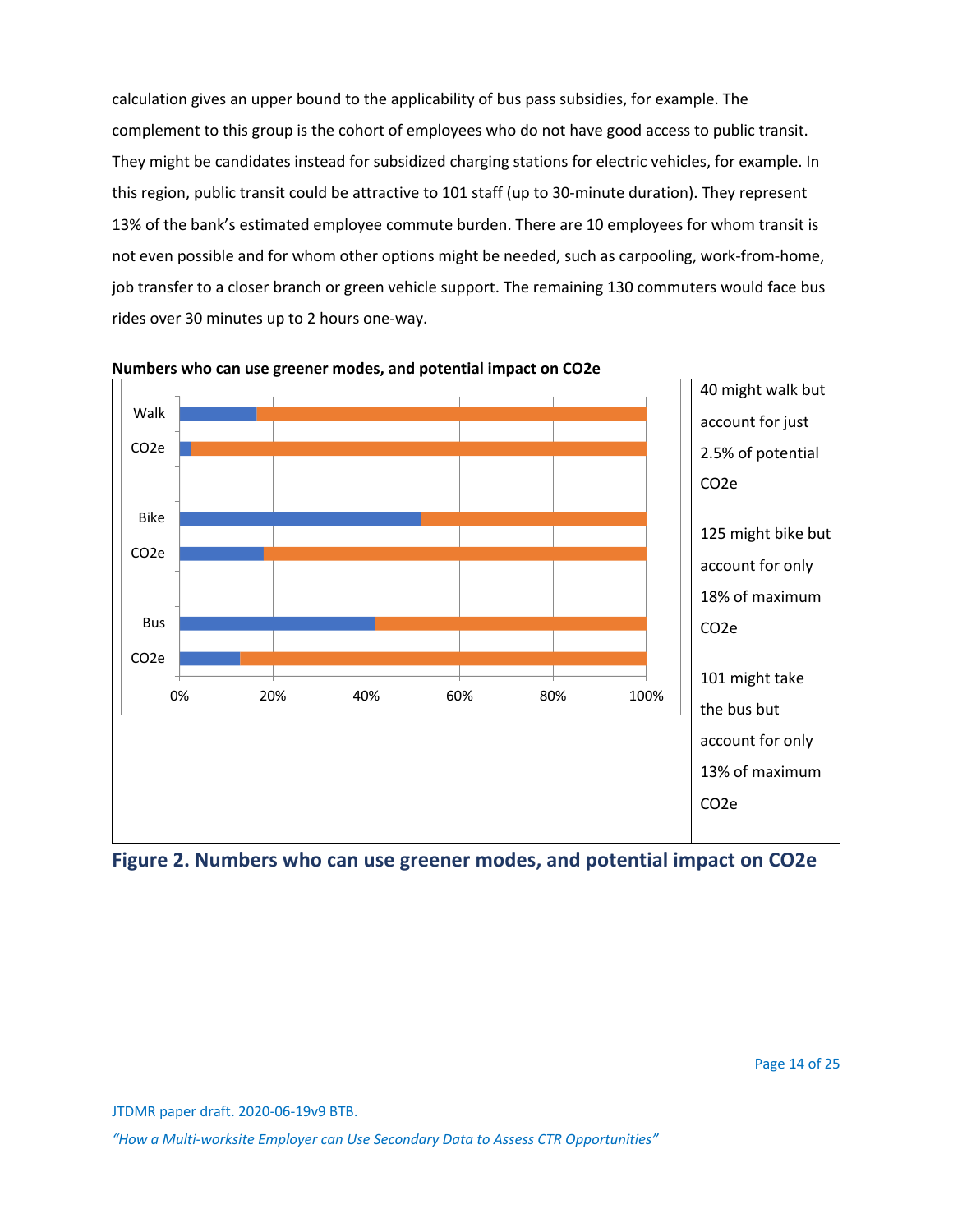All of the preceding analysis was based on current commuting patterns. Financial institutions typically experience a sizable annual turnover of staff, in the range of 15% of total employees.<sup>11</sup> The spreadsheet tool could be used by HR staff to determine optimal assignment of a cohort of new trainees to their branches – the first CloserCommutes practice. This practice alone will reduce the burden score considerably over time; it was the major contributor to Key Bank's success<sup>12</sup>.

In our demonstration, if CloserCommutes transfers and swaps are considered (the second and third practices), there would be opportunities for significant travel reduction. Employees (and managers) might react strongly (for and against) to transfer/swap programs. Even if strictly voluntary and applying only to a minority of employees, perceived potential disruption may evoke negativity. Some staff might welcome the chance but be disappointed when their wishes cannot be accommodated. Therefore, the employer may want to help the outliers (those with the longest commutes) without introducing an allemployee program. All this to say the employer should have a good estimate of the potential numbers and payoffs before beginning consultations. The Google Maps-linked spreadsheet can provide this estimate.

A relevant complication is that employees will have different experiences and responsibilities. Swaps in particular require matching. In our Canadian bank demonstration, the postal code data were supplemented with job classes (e.g., customer service, financial planner). All possible interbranch pairings were examined to see if both employees were in the same job class and both would benefit from a swap by reducing their commutes.

In this demonstration, only 60 employees out of 241 (less than one quarter) are working at their closest branch. At three branches, everyone could find another branch closer to their home. Moreover, more than 50% of employees had a mutually positive opportunity to swap positions with another person in the same job class at another branch, although some improvements were quite small. Many had

JTDMR paper draft. 2020-06-19v9 BTB.

<sup>&</sup>lt;sup>11</sup> Industry benchmark provided on page 10 of Vancity 2020.

<sup>&</sup>lt;sup>12</sup> Per telephone interview with Gene Mullins on 05 May 2014.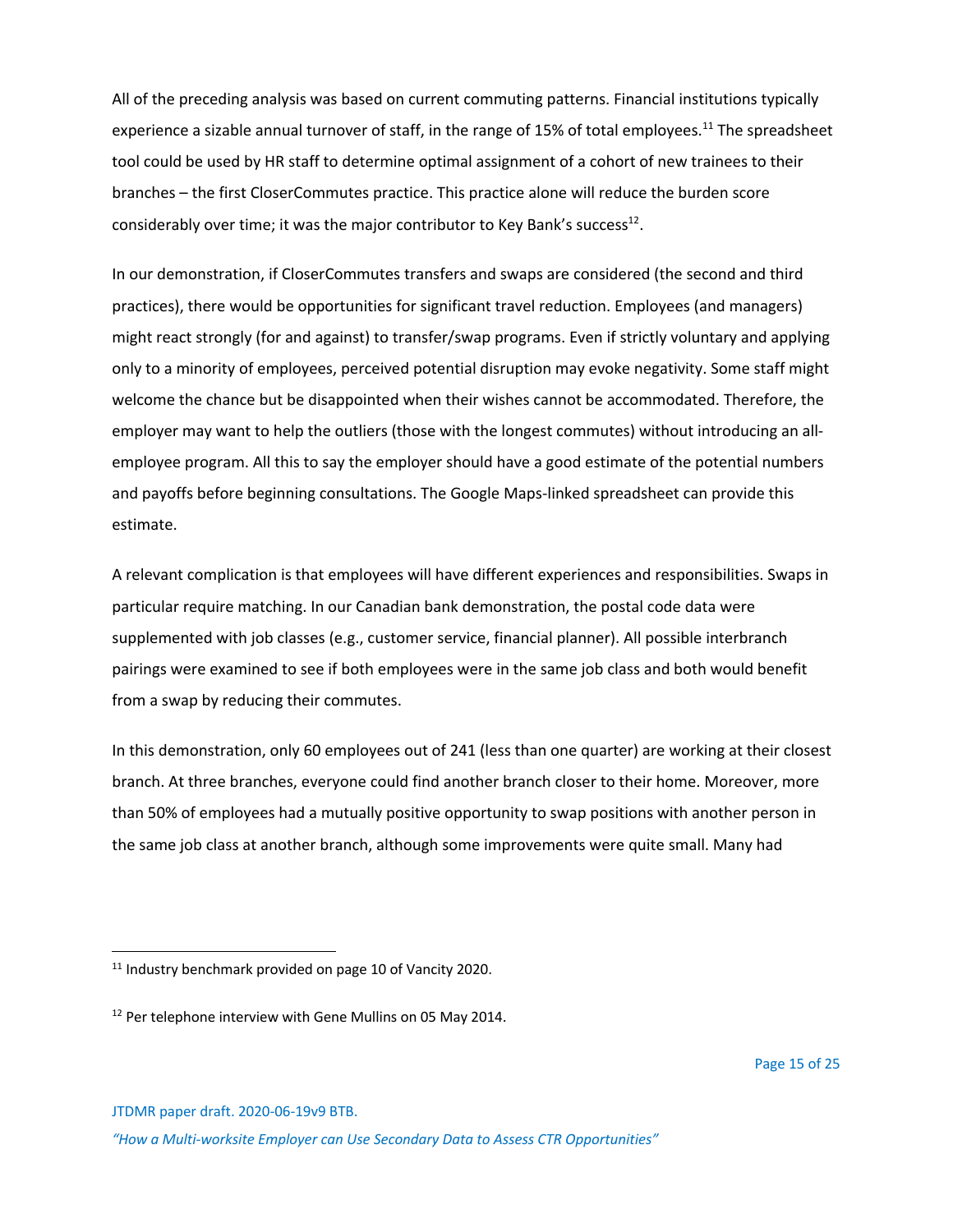multiple opportunities that could not, of course, happen at the same time. Still, there were standout possible swaps.

For example, encouraging just 14 of the longer commuters to swap would reduce the bank's regional environmental burden by 8.6%.

In one example swap, two financial planners would save 52.0 km and 52.8 km respectively daily by swapping locations. That would eliminate approximately 25,200 km of commuting annually in total. The  $CO<sub>2</sub>$  equivalent reduction from this one swap would be almost 3.5 tonnes, over 1.9% of the bank's regional burden. The first person would save about 170 hours a year (42.4 minutes a day) and about \$4,160 in after-tax expenses (assuming 33 cents per km vehicle operating costs). The second person would save about 150 hours a year (37.2 minutes a day) and perhaps \$4,220 annually if continuing to drive. Given that the new commute would be less than 3 km, he or she might consider walking or biking for even greater financial savings.

### **Conclusions and Discussion**

This study demonstrated that the new methodology could be useful, relying on only existing secondary HR data at an employer with over 240 employees working at 16 locations. It set a maximum baseline GHG burden for the employer to reduce. This methodology could be used to estimate the benefits of revised general working conditions such as working from home or shorter work weeks. By highlighting outliers (employees and locations), it showed where trip reduction tactics could have the most potential benefits. The methodology permitted analysis of the scope and possible benefits of encouraging 'green' modes such as walking, cycling or public transit.

The results also showed that the scope for potential CloserCommutes job swaps can be quite large (opportunities identified for over 50% of all employees for this bank), and that there could be very significant savings in time, money and greenhouse gas emissions. The demonstration would also have been deemed successful if it had shown instead that there was only limited potential, thereby avoiding disruption and expense.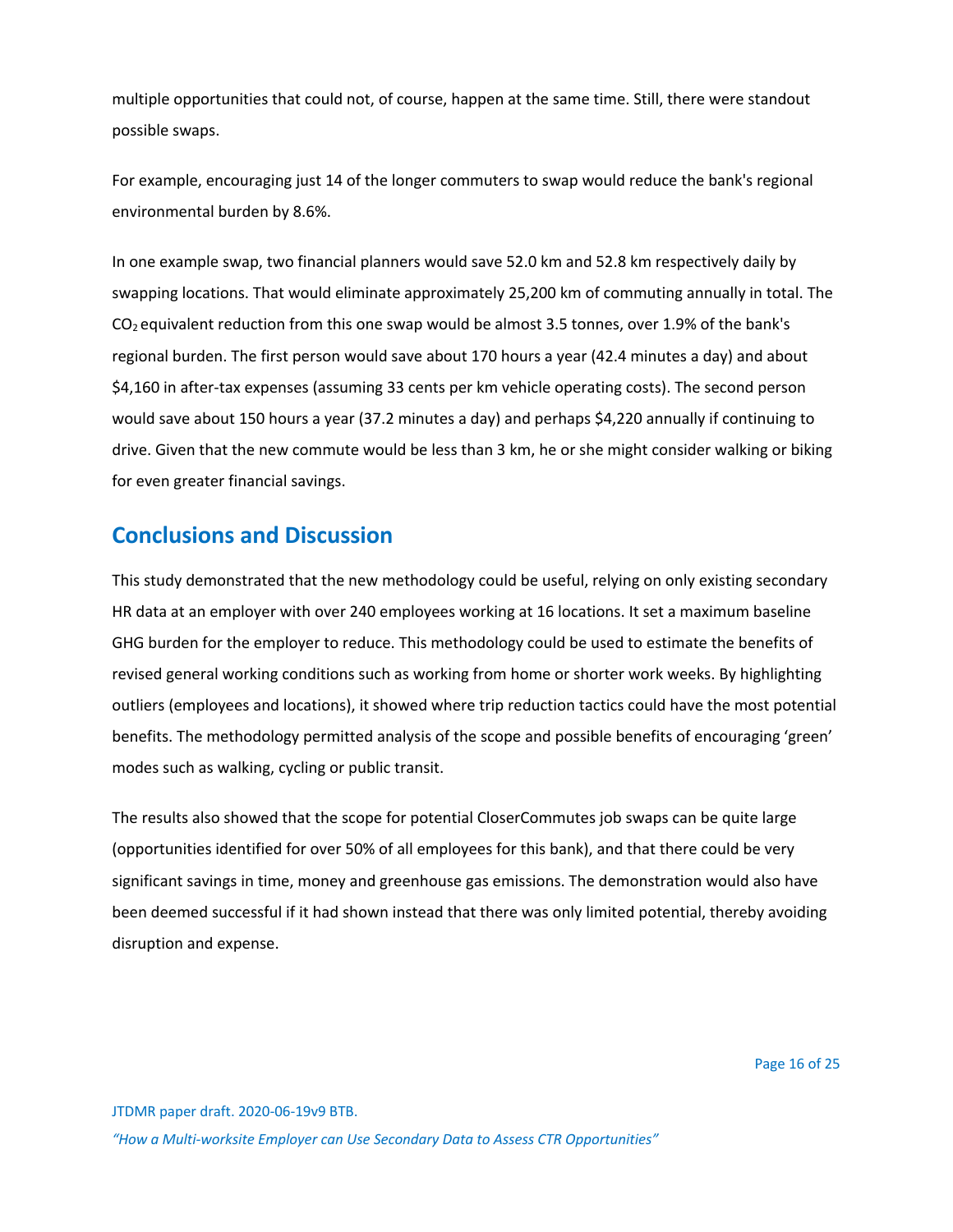The methodology accommodated a trade-off between quick and simple *versus* accuracy on the first approximation, but it can be made increasingly accurate if more detailed data become available to improve the default parameters:

- the mode used by individual commuters was defaulted to single-occupancy vehicle
- trips were assumed to be directly between home and worksite. No allowance was made for dropping off a child at daycare, for example, or visiting an elderly parent, or going to a second job or to the gym, etc.
- all employees were presumed to use the same start and quitting times on a typical work date.

In terms of accuracy, functionality, use of existing secondary data, etc., this app is clearly a massive improvement over the static density maps introduced in the WWII era (Liberty 1942) and still being recommended.

## **Recommendations for a Re-imagined CTR Initiative**

This DIY spreadsheet tool may open possibilities to rethink how regional CTR initiatives could function.

In a re-imagined CTR initiative<sup>13</sup>, the spreadsheet methodology would be provided to employers of all sizes and situations. The employers would not need a bespoke survey to get started, wouldn't need to schedule a consultant's personal assistance, and could explore a full range of tactics. DIY toolkits for the tactics would be made available in a wiki that could be updated by practitioners<sup>14</sup>. The carbon emission score (the "burden") provides a clear, central measure of the organization's baseline situation and progress. Reporting that burden to a government website could be required; this would identify employers who are reducing their burden faster or slower than others in their sector.

<sup>&</sup>lt;sup>13</sup> see draft blueprint (Batchelor BT 2020, also included as Appendix 1).

<sup>&</sup>lt;sup>14</sup> see the model corporate Close Commute Policy (Batchelor JT 2020) as an example component of a toolkit.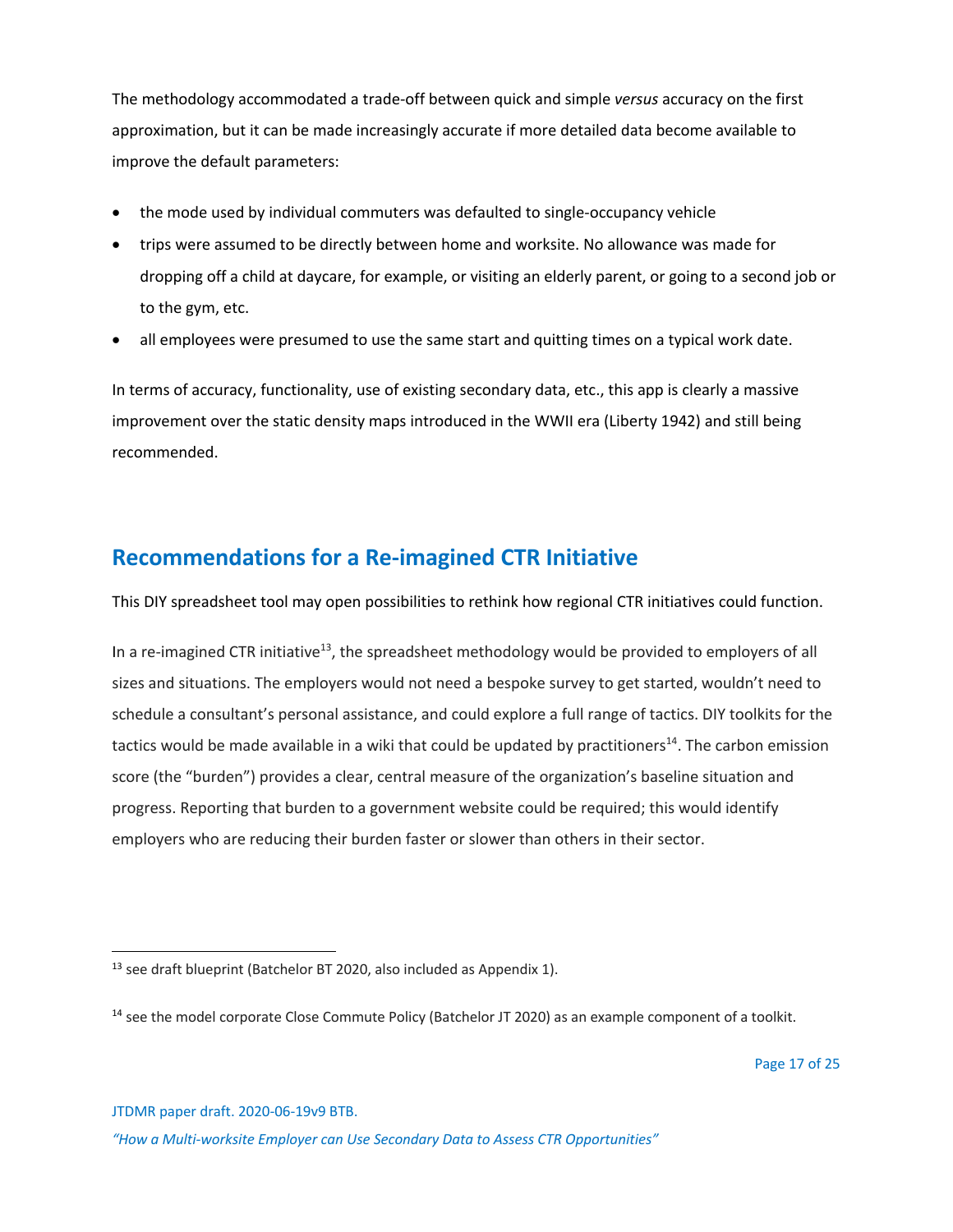The spreadsheet app currently provides the employer with actionable information for a wide array of tactics, including:

- whether and where a satellite office or co-working location might be viable
- where to consider creating cycling infrastructure
- who would benefit most from work-from-home arrangements, carpooling or transit passes
- how to deploy and reassign employees (CloserCommutes) so people can work closer to their homes
- where and by how much parking requirements could be reduced if SOV-reducing tactics are introduced.

Other tactics could be added into the app, tailored to a region's overall TDM goals and strategy.

Future iterations of the spreadsheet tool could have ever-improving employer benefit/ ROI predictions if employer-users can be persuaded to track and report their experiences. This would be akin to the "citizen science" data collection that is valued in natural sciences research. Employers could be encouraged to quantify changes in any or all of productivity, sickness absenteeism, morale, retention, accidents, errors, recruiting, parking costs and other factors. For example, an employer could input existing HR data on absenteeism to quantify the extent that absenteeism has been correlated with long commutes, and then, after various interventions, check again to know if and by how much absenteeism has been reduced for those employees whose commutes have improved.

### **Acknowledgements**

The authors wish to acknowledge RBC Royal Bank of Canada (Mark Lovick, RVP South Vancouver Island) for allowing us to assist them in analyzing their anonymized employee commuting data.

# **Funding Statement**

The authors received no funding for this work.

JTDMR paper draft. 2020-06-19v9 BTB. *"How a Multi-worksite Employer can Use Secondary Data to Assess CTR Opportunities"*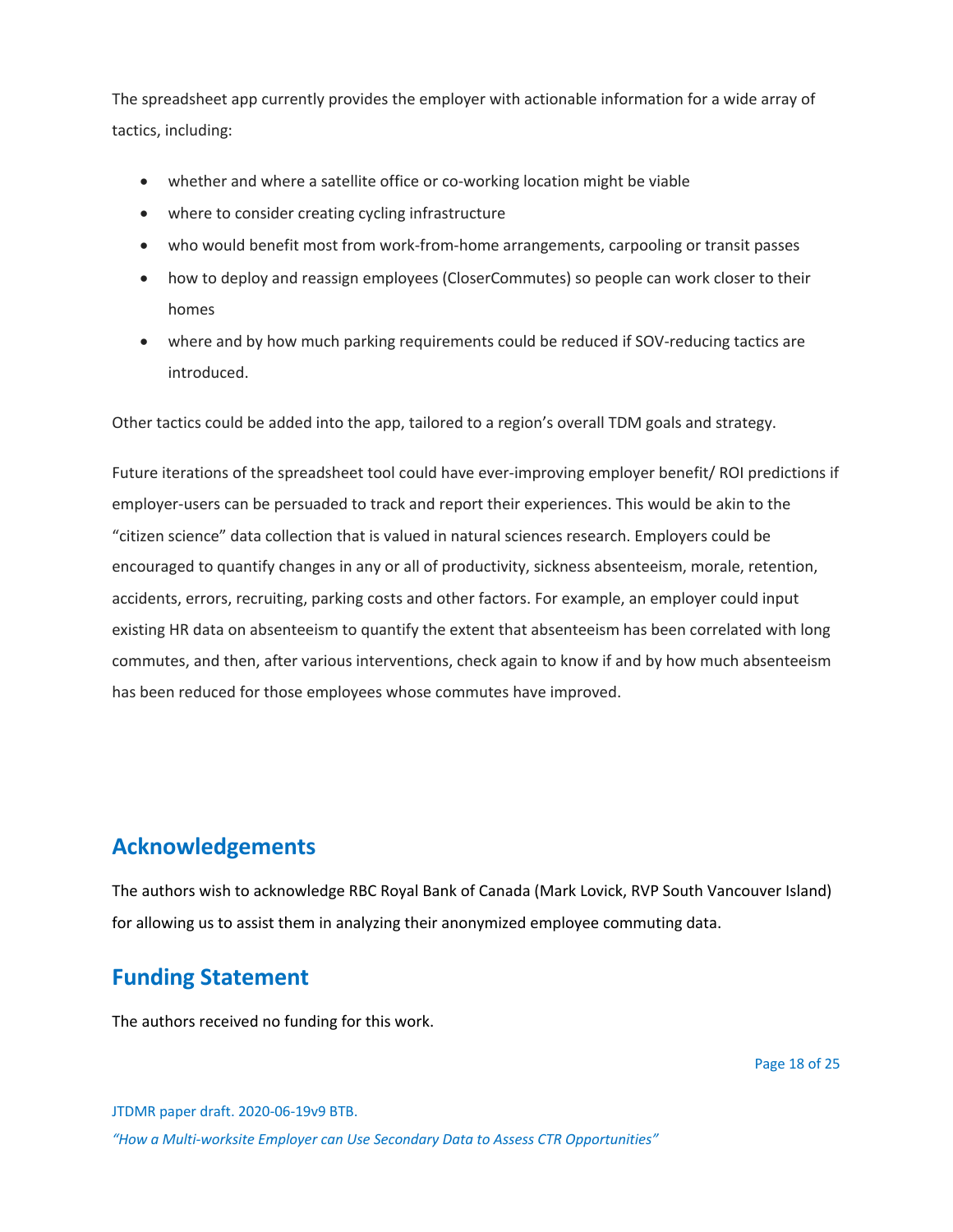#### **References**

- Ala-Mursula L., J. Vahtera, A. Kouvonen, A. Väänänen, A. Linna, J. Pentti, M. Kivimäki. 2006. "Long hours in paid and domestic work and subsequent sickness absence: does control over daily working hours matter?" *Occupational and environmental medicine*, September 1, 2006; 63 (9); 608-16
- Batchelor, B.T. and T.A. Litman. 19 Feb 2019, v12. *The Effects of Long Commutes and What to Do About Them: An Annotated Bibliography*. Gabriola, BC, Canada: CloseCommute Systems Inc. (www.trelawnyconsulting.com/closecommute/Effects\_of\_Long\_Commutes.pdf).
- Batchelor, B.T. 2020. *Blueprint for a CTR Initiative (Draft). Gabriola, BC, Canada: Trelawny Consulting Group Ltd. (*www.trelawnyconsulting.com/DraftBlueprintCTR.pdf)
- Batchelor, J.T. 2020. *A Model Close Commute Policy. Ottawa, Canada: JTB Consulting. (*www.trelawnyconsulting.com/DraftModelCloseCommutePolicy.pdf)
- Besser, L.M., M. Marcus, H. Frumkin. 2008. "Commute Time and Social Capital in the U.S." *American Journal of Preventive Medicine*, March 2008 Volume 34, Issue 3, Pages 207–211 [http://www.ajpmonline.org/article/S0749-3797(07)00745-3/abstract]
- Christian, T.J. 2012. "Trade-Offs Between Commuting Time and Health-Related Activities," *Journal of Urban Health*, Vol. 89, No. 5, pp. 746-57; summary at www.ncbi.nlm.nih.gov/pubmed/22689293.
- Evans, G.W., R.E. Wener, D. Phillips. 2002. "The morning rush hour: Predictability and commuter stress." *Environment & Behavior*, 34, 521-530.
- Fan, Z.J., M.P. Foley, E. Rauser, D.K. Bonauto and B.A. Silverstein. 2013. "Effects Of Residential Location And Work-Commuting On Long-Term Work Disability," *Journal of Occupational Rehabilitation*, Vol. 23 (4), pp. 610-20; at http://link.springer.com/article/10.1007/s10926-013-9424-2.
- Feng, Z., P. Boyle P. 2013. "Do long journeys to work have adverse effects on mental health?" *Environment & Behavior.* Advance online publication. doi:10.1177/0013916512472053 [Cross Ref]
- Gatersleben, B., D. Uzzell D. 2007. "Affective appraisal of the daily commute: Comparing perceptions of drivers, cyclists, walkers, and users of public transport." *Environment & Behavior*, 39, 416-431.

JTDMR paper draft. 2020-06-19v9 BTB.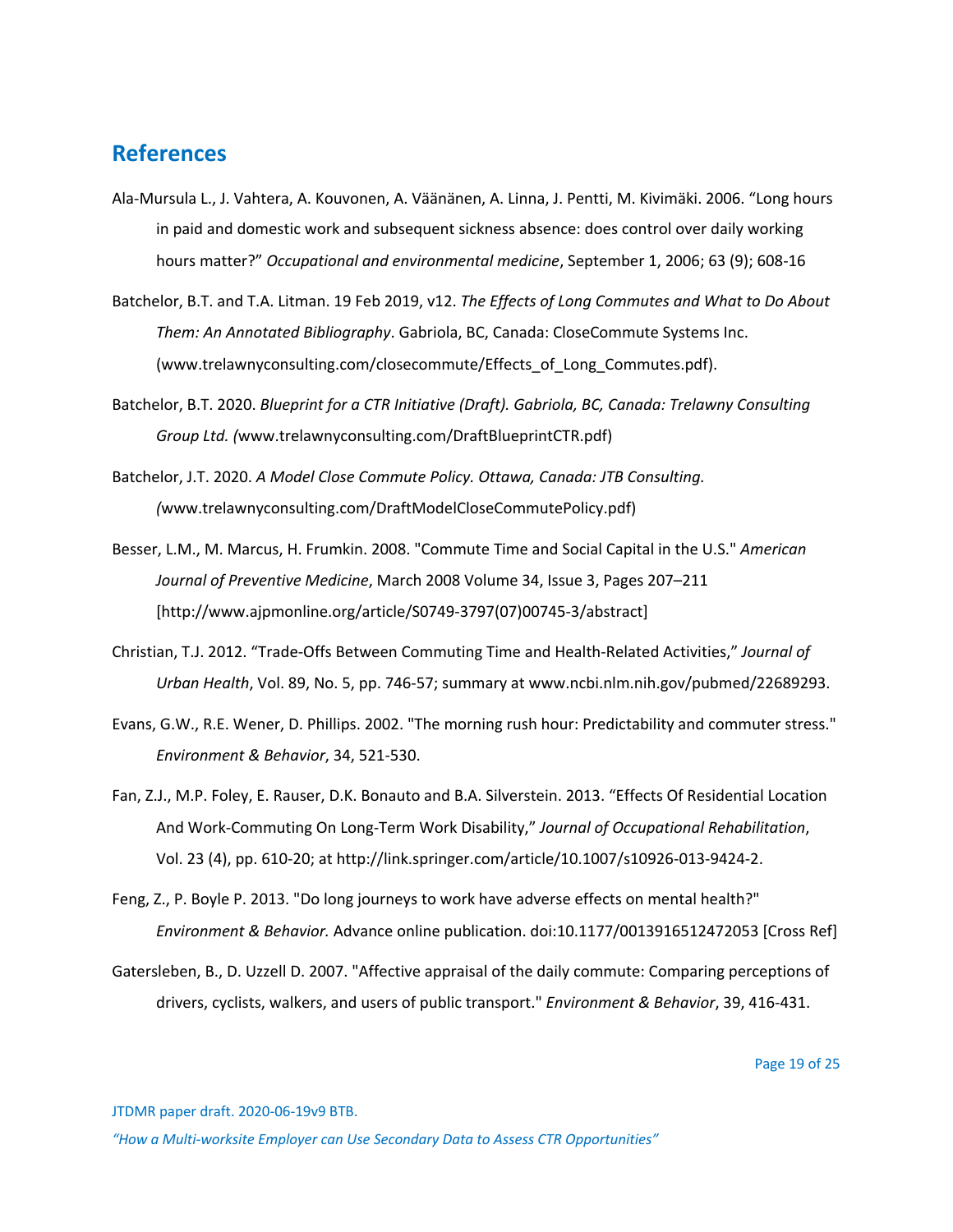- Hämmig, O., F. Gutzwiller, G. Bauer. 2009. "Work-life conflict and associations with work- and nonworkrelated factors and with physical and mental health outcomes: a nationally representative crosssectional study in Switzerland," *BMC Public Health*, January 1, 2009; 9 (); 435
- Hoehner, C.M., C.E. Barlow, P. Allen, M. Schootman. 2012. "Commuting Distance, Cardiorespiratory Fitness, and Metabolic Risk" *American Journal of Preventive Medicine*, June 2012, 42-6, pp 571- 578 http://www.ajpmonline.org/article/S0749-3797(12)00167-5/abstract
- Jacobson, S.H., D.H. King, R. Yuan. 2011. "A note on the relationship between obesity and driving," *Journal of Transport Policy*, 1-5. Retrieved from http://www.ahtd.info/yahoo\_site\_admin/assets/docs/A\_note\_on\_the\_relationship\_between\_ob esity\_and\_driving.173153035.pdf.
- Jaffe, E. April 6, 2015. "How Washington State Convinced Big Companies to Dramatically Reduce Drive-Alone Commutes." Boston, USA: CityLab.com
- Jilcott, S.B., H. Liu, J.B. Moore, J.W. Bethel, J. Wilson, A.S. Ammerman. 2010. "Commute Times, Food Retail Gaps, and Body Mass Index in North Carolina Counties," *Preventing Chronic Disease*, Vol. 7, No. 5, pp. A107; at www.cdc.gov/pcd/issues/2010/sep/09\_0208.htm.
- Kageyama, T., N. Nishikido, T. Kobayashi, Y. Kurokawa, T. Kaneko, M. Kabuto. 1998. "Long Commuting Time, Extensive Overtime, and Sympathodominant State Assessed in Terms of Short-Term Heart Rate Variability Among Male White-Collar Workers in the Tokyo Megalopolis," *Industrial Health*, Vol 36 (3), pp. 209-17; summary at www.ncbi.nlm.nih.gov/pubmed/9701898.
- Karanasiou, A., M. Viana, X. Querol, T. Moreno, F. de Leeuw. 2014. "Assessment of personal exposure to particulate air pollution during commuting in European cities - recommendations and policy implications," *The Science of the total environment,* August 15, 2014; 490 (); 785-97

Kluger, A.N. 1998. "Commute variability and strain." *Journal of Organizational Behavior*, 19, 147-165.

- Koslowsky, M., A.N. Kluger AN, M. Reich. 1995. *Commuting stress: Causes, effects, and methods of coping.* New York, NY: Plenum Press.
- Künn-Nelen, A. 2016. "Does Commuting Affect Health?" *Health Economics*, Vol. 25, No. 8, pp. 984-1004; at http://onlinelibrary.wiley.com/doi/10.1002/hec.3199/abstract.

JTDMR paper draft. 2020-06-19v9 BTB.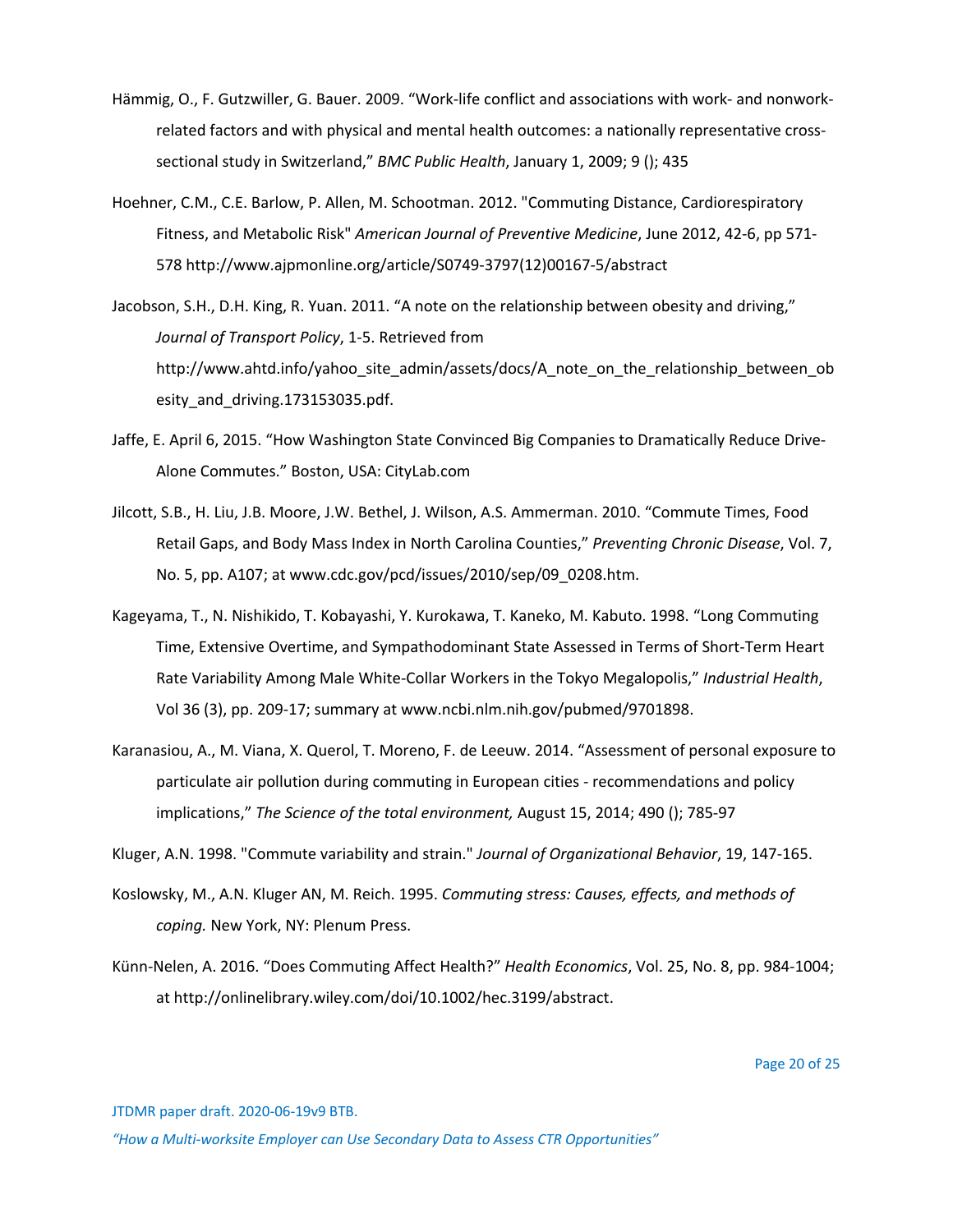- Liberty Mutual Insurance Company. 1942. *How to Form Ride-Share Groups among Employees*. Providence, RI, USA: Liberty Mutual Insurance Company. (https://sos.oregon.gov/archives/exhibits/ww2/Documents/services-trans5.pdf)
- Lopez-Zetina, J., H. Lee, R. Friis. 2006. "The link between obesity and the built environment. Evidence from an ecological analysis of obesity and vehicle miles of travel in California," *Health Place*, December 1, 2006; 12 (4); 656-64
- Lyons, L., K. Chatterjee. 2008. "A human perspective on the daily commute: Costs, benefits and tradeoffs." *Transport Reviews*, 28, 181-198.
- Mattisson, K., C. Hakansson, K. Jakobsson. 2015. "Relationships Between Commuting and Social Capital Among Men and Women in Southern Sweden" *Environmental Behavior*, 2015 Aug; 47(7);734-753 also cited as *BMC Public Health*, 11, Article 834. www.ncbi.nlm.nih.gov/pmc/articles/PMC4509867/
- Mobility Labs. 2020. The TDM Return on Investment Calculator (https://mobilitylab.org/calculators/) and Trip Reduction Impacts of Mobility Management Strategies TRIMMS model 4.0 (https://mobilitylab.org/calculators/download-trimms-4-0/). Arlington, Virginia, USA: Arlington County Commuter Services Mobility Lab.
- Mullins, G. and C. Mullins. 1995. *Proximate Commuting: A Demonstration Project of a Strategic Commute Reduction Program*, WA-RD 400.1, Seattle, USA: Washington State Department of Transportation. (www.wsdot.wa.gov/research/reports/fullreports/400.1.pdf)
- Newman, B.J., J. Johnson, P. Lown. 2014. "The 'daily grind' Work, commuting, and their impact on political participation." *American Politics Research*, 42, 141-170.
- Nomoto, M., A. Hara, K. Kikuchi and J.H. Ergol. 2015. "Effects Of Long-Time Commuting And Long-Hour Working On Lifestyle And Mental Health Among School Teachers In Tokyo, Japan," *Journal of Human Ergology*, Vol. 44, No. 1, pp. 1-9; at www.ncbi.nlm.nih.gov/pubmed/27281916.
- Novaco, R.W., D. Stokols, J. Campbell, J. Stokols. 1979. "Transportation, stress, and community psychology," *Am J Community Psychol.* 1979 Aug;7(4):361-80.

JTDMR paper draft. 2020-06-19v9 BTB.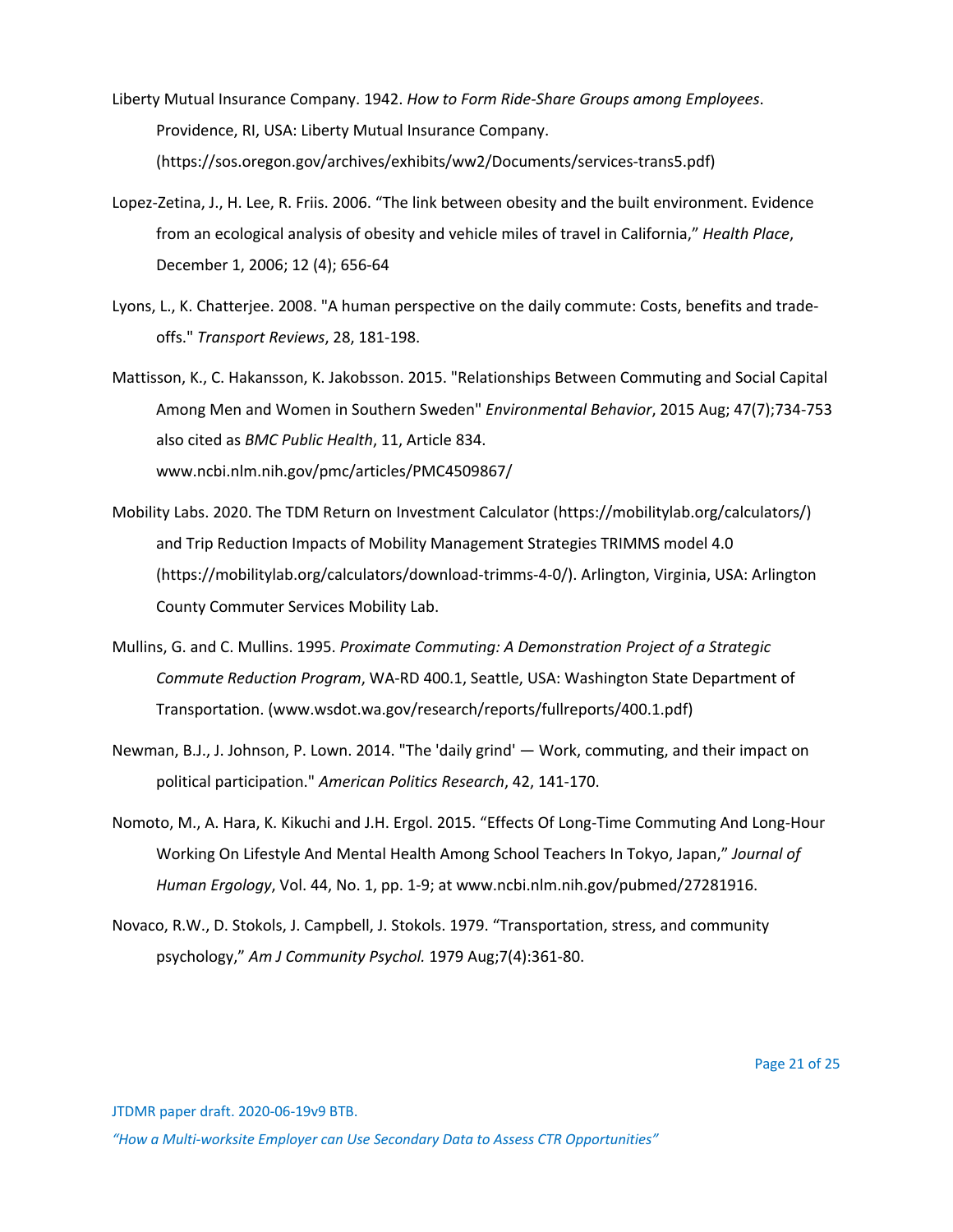- Novaco, R.W., D. Stokols, L. Milanesi. 1990. "Objective and subjective dimensions of travel impedance as determinants of commuting stress." *American Journal of Community Psychology*, 18, 231-257. [PubMed]
- Pohanka, M., S. Fitzgerald. 2004. "Urban sprawl and you: how sprawl adversely affects worker health," *American Association of Occupational Health Nurses*, journal, June 1, 2004; 52 (6); 242-6
- RBC Royal Bank of Canada. 2020. *Royal Bank of Canada Environmental, Social and Governance (ESG) Performance Report 2019*. Toronto: RBC. www.rbc.com/community-social-impact/\_assetscustom/pdf/2019-ESG-Report.PDF
- Sacker, A., E. Flint, S. Cummins. 2014. "Associations between active commuting, body fat, and body mass index: population based, cross sectional study in the United Kingdom," *The British Medical Journal.* 2014;349;g4887 [http://www.bmj.com/content/349/bmj.g4887]
- Sandow, E., K. Westin. 2010. "Preferences for commuting in sparsely populated areas The case of Sweden." *Journal of Transport and Land Use*, 2, 87-107.
- Sandow, E. 2011. *On the road – Social aspects of commuting long distance to work* (Doctoral thesis, Umeå University, Umeå, Sweden). Retrieved from http://umu.divaportal.org/smash/record.jsf?pid=diva 2:415050
- Sandow, E. 2013. "Til work do us part: The social fallacy of long-distance commuting." *Urban Studies.* Retrieved from http://usj.sagepub.com/content/early/2013/08/06/0042098013498280.abstract
- Scotiabank. 2020. *2019 Environmental, Social and Governance (ESG) Report*. Toronto: Scotiabank. www.scotiabank.com/content/dam/scotiabank/canada/en/documents/about/Scotiabank\_2019\_ ESG\_Report.pdf
- Shekarrizfard, M., A. Faghih-Imani, M. Hatzopoulou. 2016. "An Examination of Population Exposure to Traffic Related Air Pollution: Comparing Spatially and Temporally Resolved Estimates Against Long-Term Average Exposures at the Home Location," *Environmental Research*, Vol 147, pp. 435- 44; summary at www.sciencedirect.com/science/article/pii/S0013935116300809.
- Steinmetz, S., D.H. de Vries, K.G. Tijdens. 2014. "Should I Stay or Should I Go? The Impact of Working Time and Wages on Retention in the Health Workforce," *Human Resources for Health*, Vol. 12, No. 23; summary at www.ncbi.nlm.nih.gov/pubmed/24758705.

Page 22 of 25

JTDMR paper draft. 2020-06-19v9 BTB.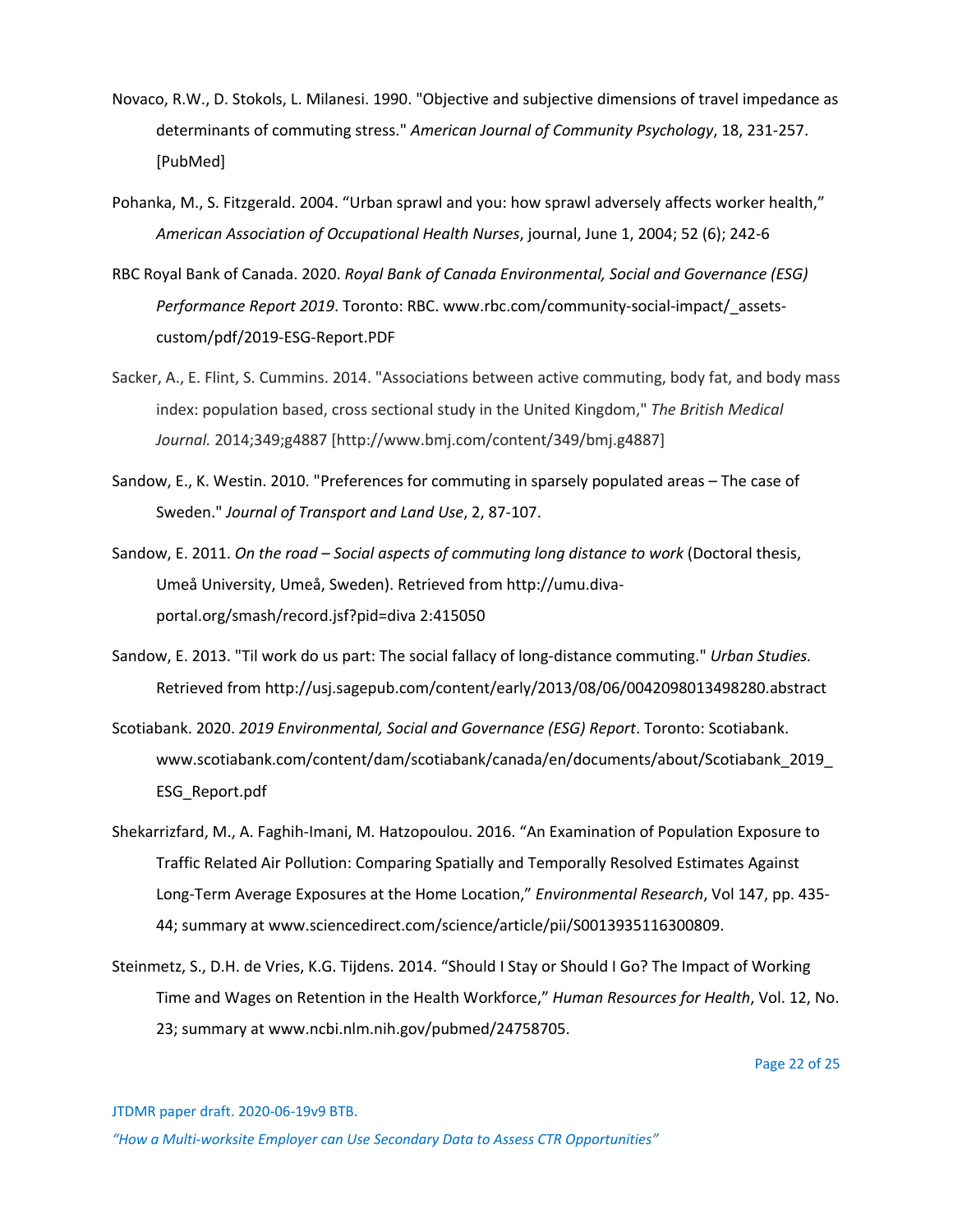- Stutzer, A., B.S. Frey BS. 2008. "Stress the Doesn't Pay: The Commuting Paradox," *Scandinavian Journal of Economics*, Vo. 110, No. 2, pp. 339–366; at http://onlinelibrary.wiley.com/doi/10.1111/j.1467- 9442.2008.00542.x/abstract.
- Sugiyama, T., K. Wijndaele, M.J. Koohsari, S.K. Tanamas, D.W. Dunstan, N. Owen. 2016. "Adverse Associations of Car Time with Markers of Cardio-Metabolic Risk," *Preventive Medicine*, Vol. 83, pp. 26-30; summary at www.ncbi.nlm.nih.gov/pubmed/26656405.
- TIME. 2007. "Let Employees Work Close to Home" in *The Global Warming Survival Guide*. NY, NY, USA: TIME Magazine. http://content.time.com/time/specials/2007/environment/article/0,28804,1602354\_1603074\_1631489,00. html
- Tsuji, H., I. Shiojima. 2015. "Commuting by Public Transportation is Associated With Lower Prevalence of Excess Body Weight, Hypertension, and Diabetes" *AHA Journal*, 2015;132:A15214. http://circ.ahajournals.org/content/132/Suppl\_3/A15214
- United Kingdom Office for National Statistics (2014). "Commuting and well being 2014" (No. 12 Feb 2014) Retrieved from http://www.ons.gov.uk/ons/dcp171766\_351954.pdf

Vancity. 2020. *Vancity 2019 Annual Report Accountability Statements*. Vancouver, BC, Canada: Vancouver City Credit Union www.vancity.com/SharedContent/documents/AnnualReportArchives/2019\_Accountability\_State ments.pdf

VitalityHealth. "Long commutes costing firms a week's worth of staff productivity" from *Britain's Healthiest Workplace*. Reported by VitalityHealth, 22 May 2017 as found at: www.vitality.co.uk/media/long-commutes-costing-a-weeks-worth-of-productivity/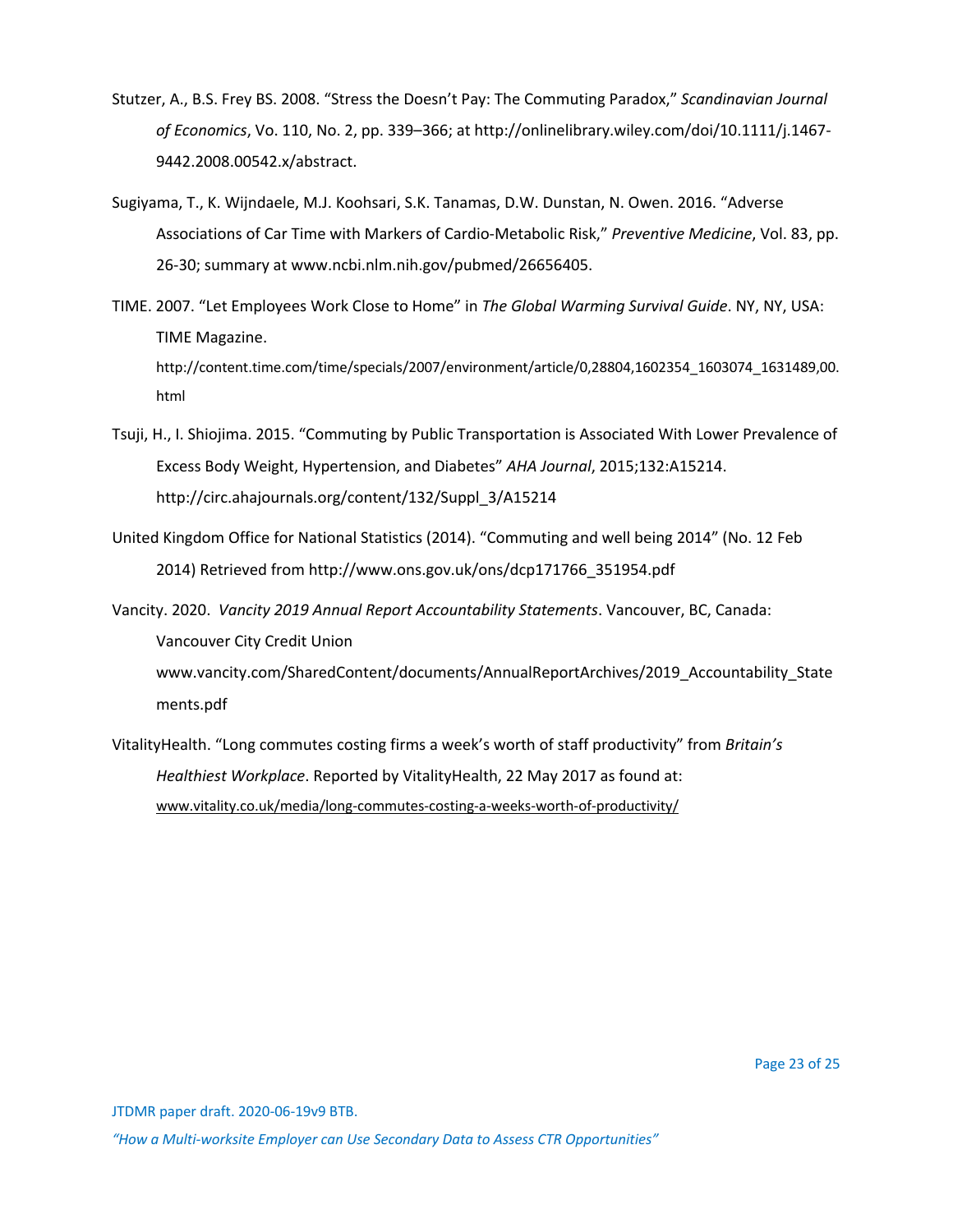# **Appendix 1: Blueprint for a CTR Initiative (Draft)**

#### **Implementation Plan and Toolkits**

The consultants/researchers envision a commute trip reduction initiative for British Columbia that includes the following components:

- Large and medium employers will be encouraged (preferably required) to calculate their annual *total employee commuting CO2e burden*, and report this amount online (possibly through the state/provincial workers' health & safety agency). This will ensure awareness of the initiative and clarity of the role/responsibility/opportunity of all large and medium employers.
- Employers will be encouraged (preferably required) to "make best efforts" to improve employee commutes, and report annually on those efforts and on the reduction in the organization's total employee commuting CO<sub>2</sub> burden.
- An app for easily calculating the burden in-house has been developed and will be provided, thus addressing privacy/security concerns because only the aggregate total is reported.
- Support will be developed and provided by a contracted consultancy or TMA. Employers will have access 24/7 to toolkits located in a wiki that will be updated/improved through crowdsourcing by practitioners, consultants, service providers, academics and NGOs.
- There will be an app an employer can use to determine which tactics could be appropriate to investigate, given that employer's and employees' circumstances:
	- $\circ$  closercommutes (awareness of home/work proximity at time of hiring and internal job openings, and for peer-with-peer worksite swaps)
	- $\circ$  supporting biking, walking and other active commuting modes (infrastructure, incentives, procedures, etc.)
	- o connecting employees with carpool, vanpool & carshare services, possibly with incentive
	- $\circ$  promoting transit use with discounted passes & supportive work scheduling, etc.
	- o guaranteed ride home for family urgencies
	- o providing vehicles and/or taxi chits for errands
	- o providing shuttle to transit stations
	- o EV and e-bike charging stations
	- o telework from home; work from remote/satellite offices
	- o shift re-scheduling/ flexibility
	- o longer & fewer "compressed" workdays
	- $\circ$  disincentives for unnecessary SOV use (e.g., charging extra for SOV parking, and/or 'cash-out')
	- o selecting/moving locations of offices/branches

Page 24 of 25

JTDMR paper draft. 2020-06-19v9 BTB.